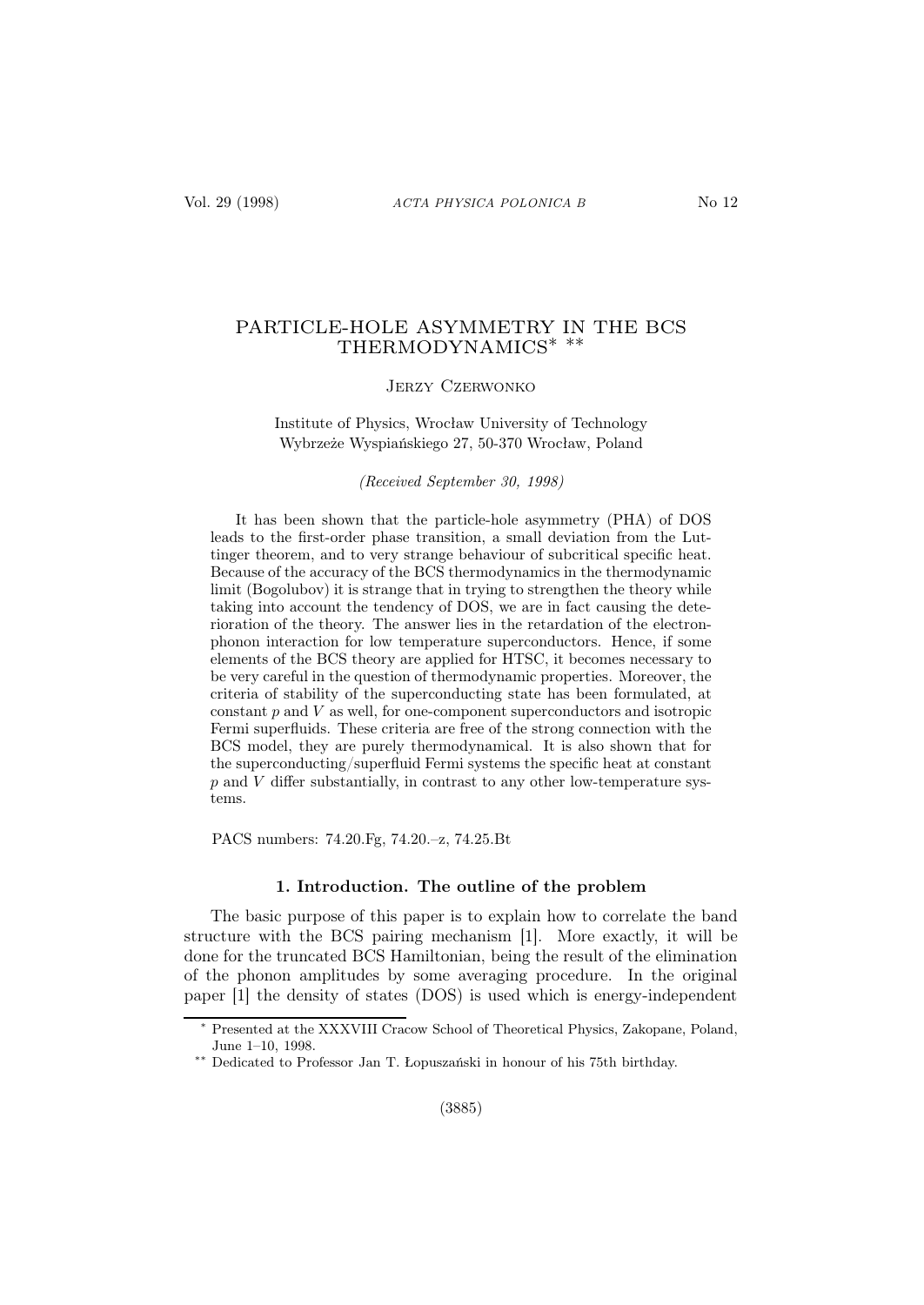in the pairing area  $|\varepsilon - \mu| \leq \hbar \omega_D$ , where  $\varepsilon$  denotes the electron energy,  $\mu$  — its chemical potential and  $\hbar\omega_D$  — the Debye energy. On the other hand, it is clear that the chemical potential cannot be a reference point for DOS, because  $\mu$  is the thermodynamic function. This pseudoparadox is solved here by the particle-hole symmetry (PHS) (for the formal introduction cf. [2],  $cf.$  also [3]). The thermodynamics, at least for isotropic systems is fully determined by DOS, [4]. In this case, PHS means that  $\nu(\varepsilon_F - \varepsilon) = \nu(\varepsilon - \varepsilon_F)$ , where  $\varepsilon_F$  is the Fermi energy and  $\nu$  the DOS, say per unit volume, as a function of the energy. If this equality is not fulfilled, then we deal with PHA. It is clear that this equality cannot be fulfilled in the case of the paper [1], because there electron energy has the bottom, *i.e.* such  $\varepsilon_0$  that  $\nu(\varepsilon) = 0$  for  $\varepsilon < \varepsilon_0$ , but does not have the top. The exact PHS is possible only in the finite system of bands such that the function  $\nu(\varepsilon)$  has the center of symmetry and the Fermi energy coincides exactly with this point. Because the distribution of particles over states has the the form:

$$
n(\varepsilon) = \frac{1}{2} [1 - \xi \tanh(E_{\xi}/2T)/E_{\xi}], \qquad (1)
$$

where  $E_{\xi}^2 = \xi^2 + \Delta^2$ ,  $\xi \equiv \varepsilon - \mu$ , T is the temperature and  $\Delta$  — the isotropic energy gap, thus at half-filling of the band  $\mu$  is exactly equal to  $\varepsilon_F$  and is temperature-independent. It is true for superconducting,  $\Delta \neq 0$ , as well for normal systems,  $\Delta = 0$ . In this case, the symmetric cut-off, with respect to  $\varepsilon_F$ , of the pairing area has been assumed. On the other hand, it is easy to show that for generalized DOS applied in [1], but still symmetric with respect to  $\varepsilon_F$ ,  $\mu = \varepsilon_F + O[\exp(-\hbar\omega_D)/T]$  and last term is usually neglected in the weak-coupling theory. Hence, we apply the cut-off used in [1], because  $\mu = \varepsilon_F$ . These considerations illustrate the idea which can be called *zeroth* principle of theoretical physics. Namely, if some quantity is equal to zero or two quantities are equal to one another, then we are forced to explain this fact in words. Now we know that PHS is responsible for the formula  $\mu = \varepsilon_F$ , and for the normal and superconducting systems as well.

As it is clear from the summary, the presented topic leads to quite unexpected results. In the oral presentation, it is a unique privilege of a lecturer to pull a rabbit out of a hat. It is possible even in a short presentation [5]. But, I think, it is improper in the systematic approach, to the lecture.

For the PHS case,  $\delta \mu \equiv \mu_s - \mu_n$ , where  $\mu_s$  and  $\mu_n$  denote the chemical potentials of the superconducting and the normal phases, respectively, is exactly equal to zero. In the case of PHA  $\delta \mu = O(\Delta^2)$ . In fact, it cannot be  $O(\Delta)$ , as a result of gauge invariance of the theory. On the other hand, there is no special reason that the first order term of the series development with respect to  $\Delta^2$  of  $\mu_s$  vanishes. The last quantity is obtained from the particle number balance, i.e. from the condition that DOS multiplied by Eq.(1) and integrated over the energy gives the real particle number. The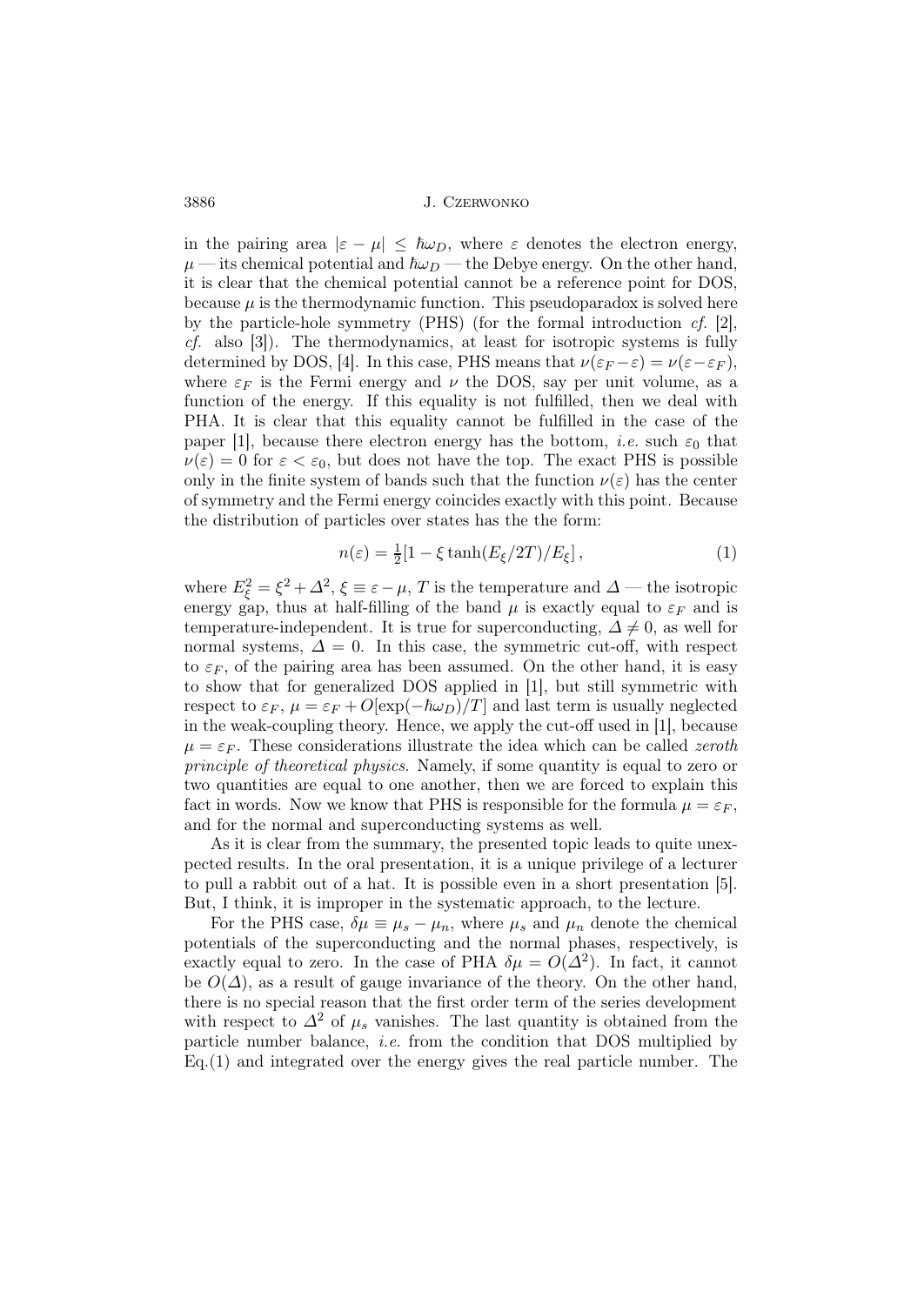attempt to do  $\delta \mu = O(\Delta^4)$  leads to a condition imposed on the parameters which describe PHA and the coupling constant. This condition is slightly different at low temperatures,  $T \ll T_c$ , where  $T_c$  is the critical temperature, and subcritical temperatures, as we will see.

Let us do a little thermodynamics. If  $\delta \mu$  is equal to zero then  $\delta \Omega \equiv$  $\delta(-pV)$  is the difference of the free energies in the superconducting and normal states, [4]. It is convenient to express  $\delta\Omega$  by the function  $f(T,\Delta)$ so that  $\delta \Omega = -(\partial N/\partial \mu)_n f(T, \Delta)$ , where N is the particle number and the subscript " $n$ " denotes that we deal with the derivative in the normal state, at constant  $V$  and  $T$ . Taking the difference of the free energies per particle, one finds that:

$$
\delta\mu(T,\rho) - (\partial \ln \rho/\partial \mu)_n f(T,\Delta) < 0,\tag{2}
$$

[4], where the inequality is the stability condition of the superconducting phase at constant V,  $\rho = N/V$ . The quantity  $\delta \mu$  was taken at constant  $\rho$ , because the free energy is the thermodynamic potential at constant V and the particle number is conserved. In superconductors, in a vanishing external magnetic field, the lattice plays the role of the piston, sustaining the constant volume, cf. e.g. [6], at least for usual superconductors.

The quantity  $\delta\Omega$  is always negative at  $\Delta \neq 0$  and DOS constant in the pairing area, [2, 6]. This quantity preserves its form, characteristic for energy-independent DOS, provided that PHA terms of DOS do not tend to infinity too strongly if the energy tends to infinity. It is so, because in the integral determining  $\delta\Omega$ , subintegral function, tends suitably quickly to zero and the integral does not need any cut-off. When the PHA term of DOS is linear with respect to  $\varepsilon - \varepsilon_F$ , the influence of such a term on  $\delta\Omega$  vanishes as a result of bilateral symmetry with respect to  $\varepsilon - \varepsilon_F$ . Such PHA terms will be considered in a later part of this work.

Let us consider a system at constant  $p$ . Formally, the vast majority of experiments in low-temperature solid state physics are performed with a constant p. On the other hand, in some cases solids preserve their form and, hence, the experiment is performed with a constant V.

For the electrons, a constant  $p$  denotes, as yet very hypothetical case of soft lattice, irresistible with respect to the external pressure. On the other hand, the experiments on the superfluid  ${}^{3}$ He are possible though more difficult, at a constant p.

At a constant  $p$ , the difference of the thermodynamic potentials in the superconducting and normal states, taken per particle is  $\delta \mu(T, p)$ , [4]. We have:

$$
\delta\mu(T,p) \equiv \mu_s(T,\rho) - \mu_n(T,\rho') = \delta\mu(T,\rho) + (\partial\mu/\partial\rho)_n \delta\rho + O(\Delta^4),
$$

where  $p_s(\rho) = p_n(\rho')$  and, consequently,  $\delta \rho = \rho - \rho'$ . Because now  $\delta \Omega =$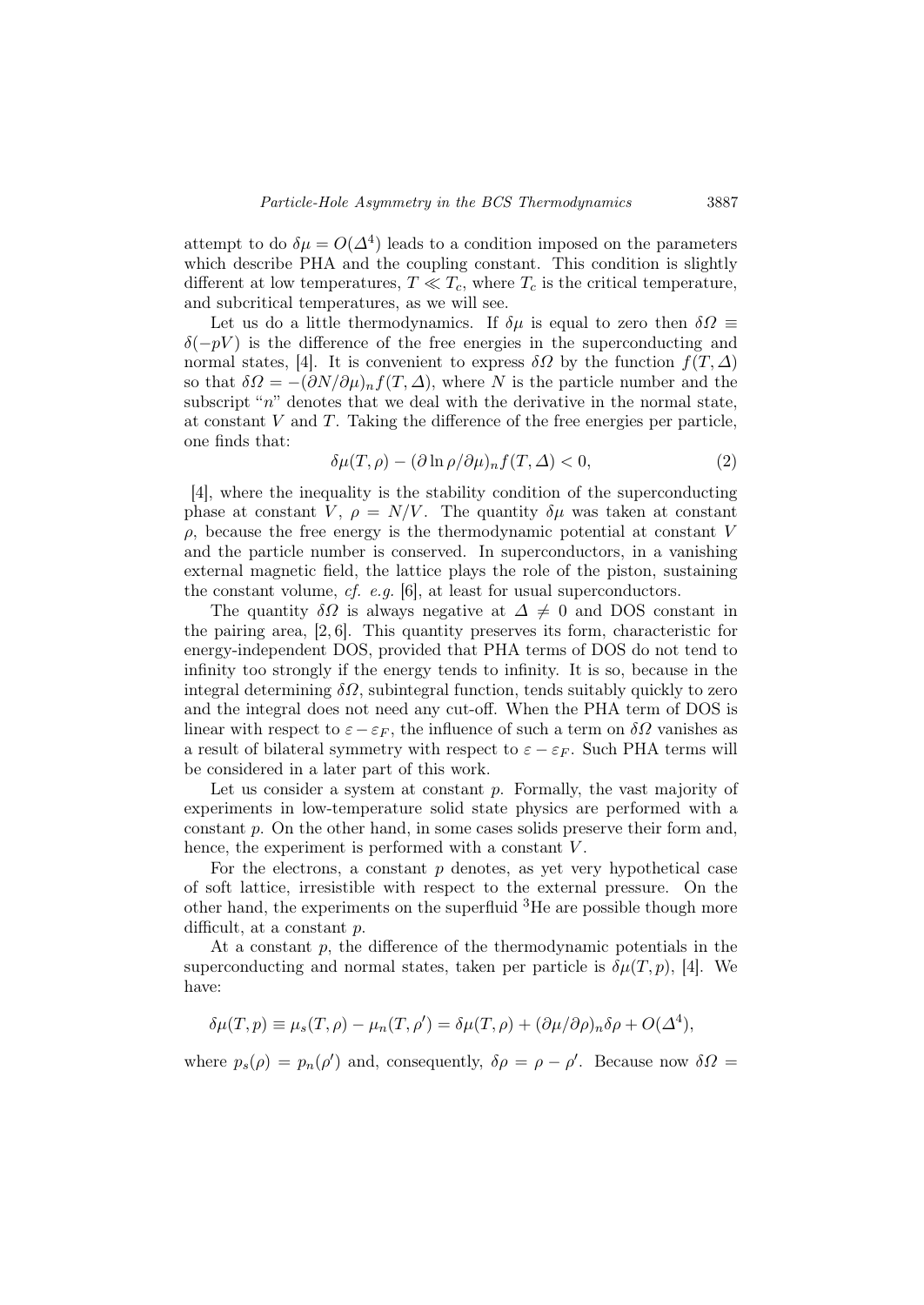$-p\delta V = vpV\delta\rho, v = \rho^{-1}$ , as the variation appears at constant p, thus

$$
\delta\mu(T, p) = \delta\mu(T, \rho) - f(T, \Delta)(\partial \ln p/\partial \mu)_n < 0 \tag{3}
$$

is the stability condition of the superconducting state at constant  $p$ . In the proof of Eq.(3), the fact that the density of the normal Fermi system integrated over the virtual Fermi energy up to the actual one, gives the pressure of the system with the accuracy  $O(T^2)$ , [4]. At the weak coupling limit, this correction is actually quite unimportant.

Let us go on to our bands and DOS. Besides the classical BCS model, with the pairing appearing in the narrow band of electrons,  $|\varepsilon - \varepsilon_F| < \hbar \omega_D$ , we will also consider a band of fully paired electrons. Such a band was introduced for the consideration of electrons paired in a narrow band characteristic for HTSC [7,8]. Theorists working with itinerant low-temperature electrons have been corrupted by the easy simplicity of the thermodynamics of the degenerate Fermi gas, and still have the tendency to express the subsequent corrections to the main result by subsequent derivatives of DOS. Unfortunately, it does not appear for the gas with pairing, because of the nonexponential tail of the particle distribution function (1). Hence, DOS per unit volume will be chosen in the form:

$$
2N(0)(1 + a\varepsilon), \t\t (i)
$$
  
2N(\varepsilon\_F)[1 + a(\varepsilon - \varepsilon\_F)], \t\t (ii) (4)

for the band considered in refs [7,8], and for the band considered in Ref. [1], respectively. In the case  $(i)$ , it is convenient to choose the bandwidth as our unit of energy; hence  $a \ge -1$ . On the other hand, in the model (ii), DOS at  $|\varepsilon - \varepsilon_F| \ge \hbar \omega_D$  is quite arbitrary and  $|a|\hbar \omega_D \le 1$ . PHS in the model (i) denotes that  $\varepsilon_F = 1/2$  and  $a = 0$ , whereas in *(ii)* only that  $a = 0$ . It is easy to see that at  $a \neq 0$  the quantity contains the nonanalitycal term  $O(\Delta^2 \ln \Delta)$ , enhancing the first term common to Eqs (2,3) with respect to the second ones. Disregarding this, in refs [7,8] the erroneous result concerning  $\mu_s$  was obtained.

It is worth emphasizing that Eqs  $(2,3)$  as well as the inequalities therein were obtained in a purely thermodynamic base, besides a concrete model of superconductivity. The inequalities (2,3) should be fulfilled for superconductivity to be stable at constants V and p, respectively. Usually, in the theory of HTSC, theorists treat the superconductivity as a noble state, in contrast to the normal one, that it would stable besides any inequality to be fulfilled. This author knows only three papers discussing the stability of the superconducting versus normal state: the paper  $[1]$  and two his own  $[9, 10]$ .

At  $T = 0$ , PHA leads to  $\mu_s = \varepsilon_F + O[\Delta^2(a \ln \Delta + b)]$ , where b is proportional to  $(1 - 2\varepsilon_F)$  for  $(i)$ , and vanishes for the  $(ii)$  model, respectively. It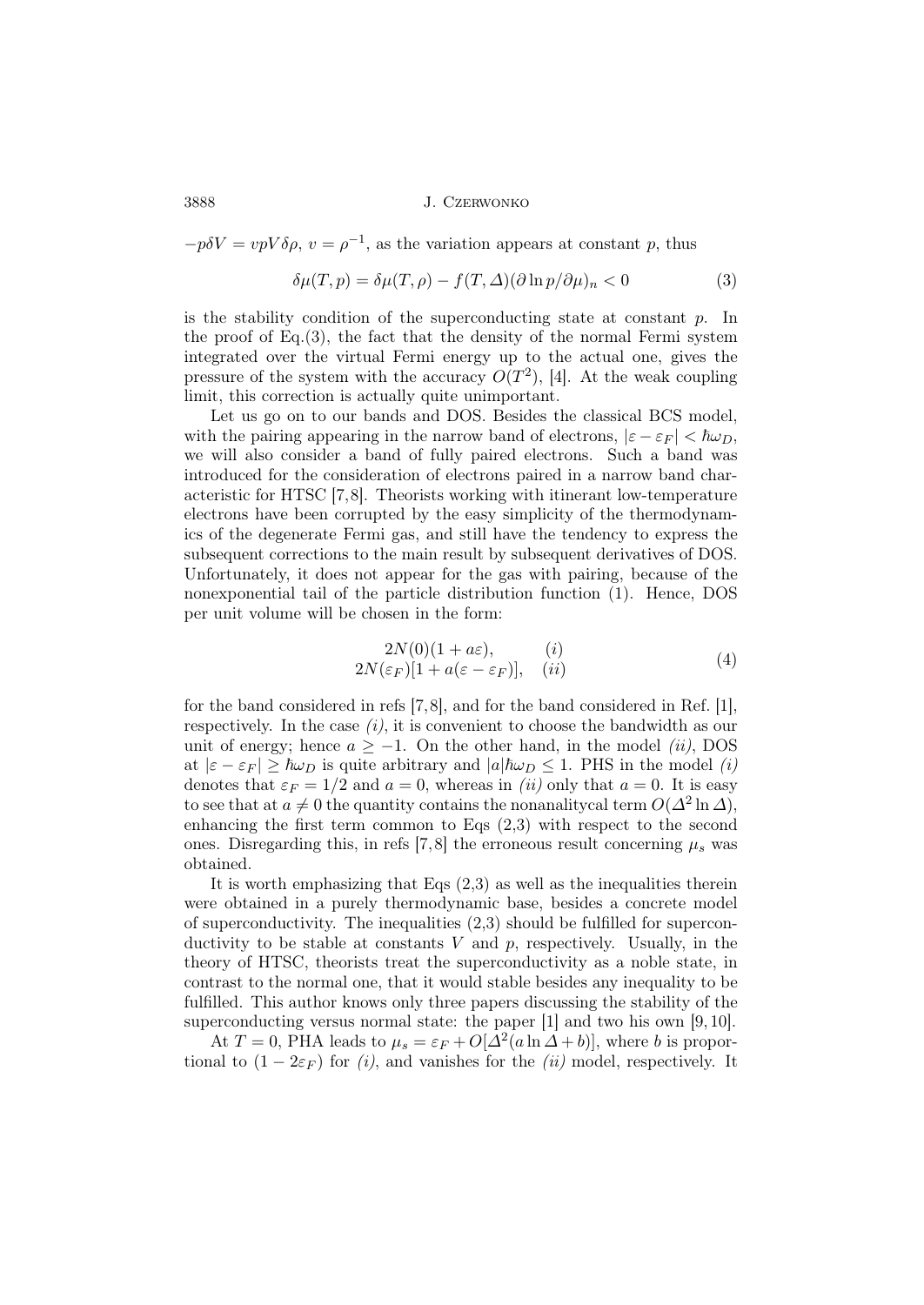denotes, under PHA, the small deviation from the Luttinger theorem [11]. This theorem, proved for normal Fermi liquids, extended its validity to superconducting Fermi liquids with the S-pairing [12] and also on the pseudoisotropic Fermi liquids with the P-pairing, [13]. This pairing, BWV, has been determined in the papers [14,15]. In the papers [12,13], the result is a consequence of PHA. To the best of the author knowledge, the fact that we deal with the violation of the Luttinger theorem for DOS  $(4)$ ,  $(ii)$ , has been remarked in the note [14] though without the words PHA. This author, independently of Ref. [3], remained in the position of Monsieur Jourdain who did not know that he spoke in prose.

In fact, we deal with the interaction Hamiltonian in a separable form  $-\lambda B^+B/V$ , where  $\lambda$  is the coupling constant, V the volume of the system. Also, we deal with:

$$
B \equiv \sum_{\mathbf{p}} a_{\mathbf{p}\uparrow} a_{-\mathbf{p}\downarrow},\tag{5}
$$

where the summation over  $p$  runs over the momenta in the pairing area. In the formula (5), the operator  $a_{p\uparrow}$  is the annihilation operator of the fermion with the momentum  $p$  and the spin up,  $+$  denotes the Hermitean conjugate and the arrow  $\downarrow$  – the spin down. Hence, we are restricted to the S-pairing from the point of view of momenta and spins as well.

The extension of this result to other types of pairing as well as nonseparable interactions is very easy. In this case, the equation for the chemical potential is firmed from the equality of the particle density,  $\rho$ , to the product of the functions (1) and (4) integrated over the whole range of one-particle energies. In this case, the gap energy is equal to  $\Delta$  only in the pairing area; out of it it should be set equal to zero [1, 6]. Note that in the case  $(i)$  the entire band is the pairing area. The gap equation, for our separable interaction, has the form of the equality of the inverse coupling constant,  $\lambda^{-1}$ , and the integral over the pairing area of the product of the function (4) and the function  $\tanh(E_{\xi}/2T)/E_{\xi}$ . Hence, it is convenient to introduce the dimensionless coupling constant,  $\lambda N(0)$ , (i), and  $\lambda N(\varepsilon_F)$ , (ii). In this case,  $N(0)$ ,  $N(\varepsilon_F)$  passes to unity whereas  $\lambda$  – into the dimensionless coupling constant,  $\kappa$ . It is easy to see that the equations for the chemical potential, value of the energy gap, and the thermodynamic potential  $\Omega$  preserve the same form for the pseudoisotropic BWV pairing.

As we will see in the model *(ii)*, the expression of the gap at  $T = 0$ .  $\Delta(0)$ , through  $\kappa$  and  $\hbar\omega_D$  remains at  $a \neq 0$  as it does for  $a = 0$ . It is a result of the bilateral symmetry with respect to  $|\varepsilon-\varepsilon_F|$ . Such a situation does not appear in the model  $(i)$ , even if we take into account that DOS on the Fermi surface per unit spin and volume is not in this case  $N(0)$  but  $N(0)(1+a\varepsilon_F)$ . Note that  $\varepsilon_F$  is in this instance the variable determined by the value of doping. The ratio  $T_c/\Delta(0)$ , where  $T_c$  is the critical temperature such that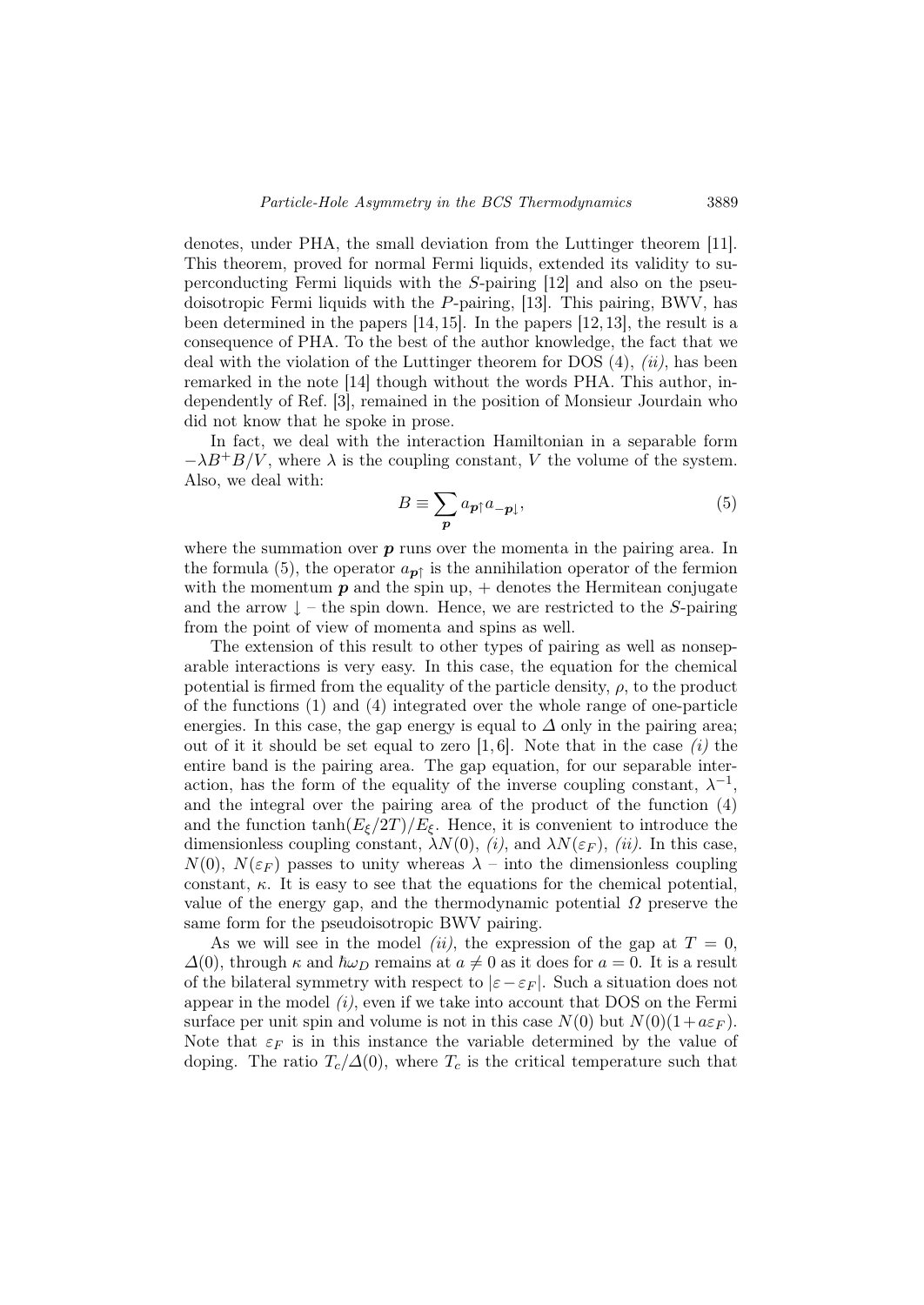$\Delta(T_c) = 0$ , still preserves its value given in Ref. [1] if one neglects the strong coupling corrections. In the subcritical region, the order parameter, expressed in terms of  $T_c$  and the parameter a preserves its classical form [1,6] with accuracy up to  $O[(aT_c)^2]$  in the expansion coefficients. This result, in the light of the theory of similarity and dimension, one can understand due to the fact that  $aT_c$  is the single dimensionless parameter. On the other hand, the square appears by the virtue of the gauge invariance. The parameter  $a$ can be of the order of  $1/\hbar\omega_D$  or  $1/\varepsilon_F$ , provided that the electron-phonon interaction influences or does not influences, respectively, the band energy. Hence, the correction  $O[(aT_c)^2]$  is negligibly small in the weak coupling limit. As a result, in the subcritical region  $\Delta^2 = O(\tau)$ , where  $\tau \equiv (T_c - T)/T_c$ . In turn, because  $\delta \mu = O(\Delta^2)$ , the subcritical  $f(T, \Delta)$  is  $O(\tau^2)$ , [1,6], and the formulae (2) and (3) represent the thermodynamical potentials, per particle, at constant  $V$  and  $p$ , respectively, thus we deal with the first order phase transition.

For such quantities as these, the subcritical stability condition is  $\delta\mu(T,\rho)$  < 0, at constant V and p as well [2, 3]. Hence, simple thermodynamics, [4], shows that the latent heat of the transition from the superconducting to the normal state is always negative at PHA by virtue of the stability conditions. The same sign of the latent heat appears in the phase transition of superconductors but in the external magnetic field,  $cf.$  e.g. [6]. In this case, because of the Meissner effect and the full penetration of the normal metal by the dc magnetic field, the condition of the transition has the form  $\delta f = H_c^2(T)/8\pi$ , [6]. Here  $\delta f$  denotes the variation  $s \to n$  of the thermodynamic potentials per unit volume and  $H_c(T)$  – temperature dependent critical field. The negative sign of the latent heat is caused here by diminishing  $H_c(T)$  as a function of temperature. The subcritical stability condition,  $\delta \mu = O(\Delta^2) < 0$ , has a nonanalitycal dependence on  $T_c$ , leading to the inverse coupling constant  $\kappa$  in the coefficient at  $\Delta^2$  in  $\delta\mu$ . That and the negative sign of the term at  $\tau^2$  in the subcritical expansion of  $\Delta^2$ , [1,6], lead to serious troubles with the subcritical specific heat of the system. Namely, if the parameter a is  $O(1/\hbar\omega_D)$  or  $O(1/\varepsilon_F)$  as it should be, then because of the proportionality of  $\delta\mu$  to  $1/\kappa$ , the total specific heat of the Fermi system can attain negative values in the subcritical region. Note that it is easier for this to occur at very small values of  $\kappa$ . The negative specific heat is possible only for systems with long-range forces, where the sum of the energies of the macroscopic parts of the system differs from the total energy. For our system, that contradicts the thermodynamics. The negative specific heat corresponds to the maximum of the thermodynamic potential, not to the minimum as should be the case [4]. If we represent the canonical statistical sum as a Laplace transform of DOS of the whole system, then the specific heat at constant  $V$  is equal to the squared dispersion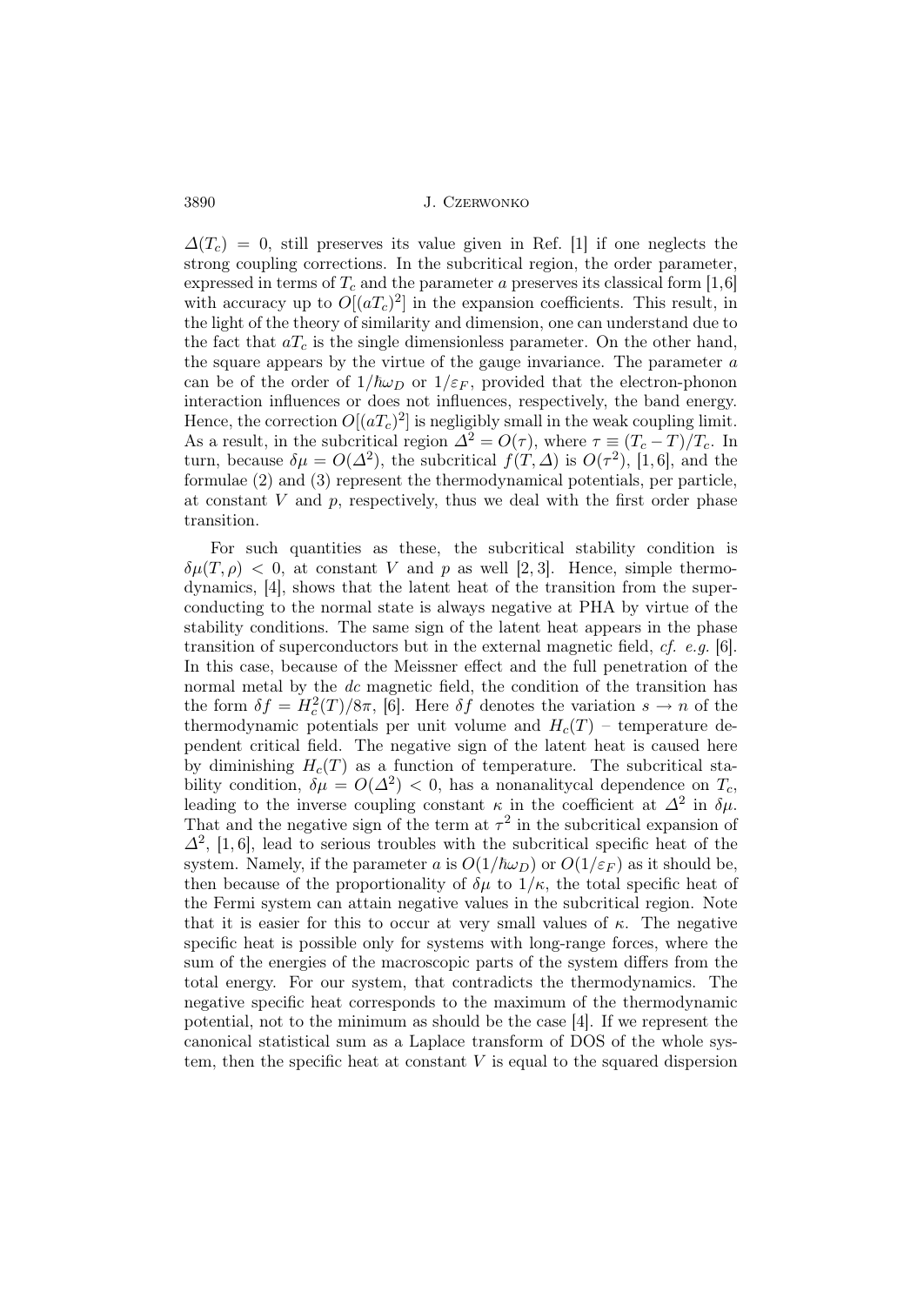energy divided by  $T^2$ , [4], provided that we are able to differentiate within the integral. As a result of the Leibniz theorem, this is possible only if DOS of an entire system suffers the discontinuity.

Because  $f(T, \Delta)$  is  $O(\Delta^2)$  at low temperatures and  $O(\Delta^4)$  at subcritical temperatures whereas  $\delta \mu$  is always  $O(\Delta^2)$ , there exists a region in which inequalities  $(2)$  and  $(3)$  are fulfilled at low T but are not fulfilled at subcritical T. Hence, the superconductivity is stable at low  $T$ , but ceases to be stable at some  $T < T_c$ . In such cases, the unique reaction of the system is to attain the minimum of the proper thermodynamic potential. It results in the jump from  $\Delta \neq 0$  to  $\Delta = 0$ , to the normal system. This jump is accompanied by the jump of  $\mu$ . We deal with the first order phase transition including the jump of the order parameter and the impossibility for "s" and " $n$ " phases to coexist. Such kinds of transitions were called the *sudden death* of superconductivity in football/soccer terms [10]. A full description of this effect has been performed in Ref. [5]. The jumps of the order parameter  $\Delta$  have been observed in several cases, [16, 17]. They were observed either directly [16] or via the jump of the penetration depth of the magnetic field e.g. in In<sub>3</sub>Au. That was caused by nuclear ferromagnetism appearing in milikelvin temperatures [17]. Of course, it is rather impossible for the jump of the penetration depth to appear without the the jump of  $\Delta$ . To summarize our results on the jump of the order parameter and the negative subcritical specific heat we can say that at a large variety of parameters,  $a, \kappa$  and  $\varepsilon_F$ the system suffers one of these diseases, with the last being the most serious.

Unfortunately, we are unable to simply reject our result because of unsatisfactory approximation methods. It was shown by Bogolubov [18] that the BCS solution [1] is exact in the thermodynamic limit,  $N, V \rightarrow \infty$  so that  $N/V \rightarrow \text{const} \neq 0$  (cf. also the monograph [19]). Note that in the proof [18, 19], the interaction Hamiltonian can even be a nonseparable one, and there is no condition under which DOS is constant or fulfills PHS in the area of pairing. It is easy to understand why this coincidence occurs following the ideas of Bogolubov, Zubarev and Tserkovnikov, [20], for our simple interaction Hamiltonian. Our interaction Hamiltonian can be represented in the form:

$$
-\lambda \langle B \rangle (B^+ + B)/V - \lambda \langle B \rangle^2 /V - \lambda (B^+ - \langle B \rangle)(B - \langle B \rangle)/V,
$$

where  $\langle B \rangle$  is some real number. Next, adding the interaction Hamiltonian in the above form the band energy of the electrons, one should perform the thermodynamic perturbation procedure for the grand partition function, with respect to the last term. In turn,  $\langle B \rangle$  is chosen so that it is equal to the thermodynamic grand partition average of the operators  $B$  and  $B^+$ , with the Hamiltonian being the sum of the two first terms above plus the band term. Note that it is possible to make the average value of the operators B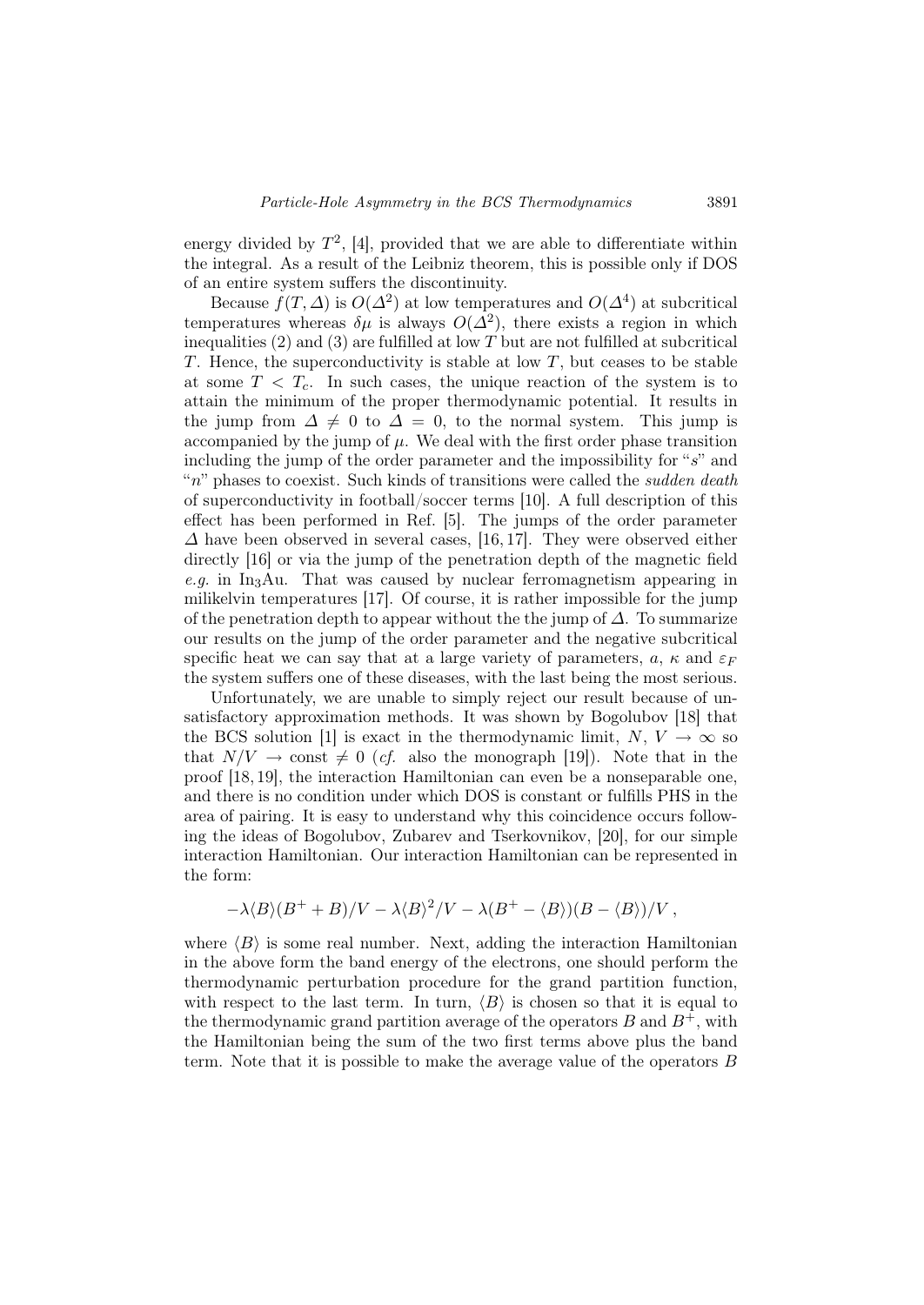and  $B^+$  equal to one another using the gauge transformation of the Fermi operators. If this is chosen, the quantities

$$
a^+_{\mathbf{p}\uparrow}a_{\mathbf{p}\uparrow}-a^+_{-\mathbf{p}\downarrow}a_{-\mathbf{p}\downarrow},
$$

i.e. seniority operators, [21], commute with the basic Hamiltonian in our perturbation procedure, and the perturbation terms, in all orders, will not contribute to the potential  $\Omega$ , because they do not diverge as V does in the thermodynamic limit. This is so, because for our basic Hamiltonian the thermodynamical Wick's theorem still holds [22]. Moreover the unique averages unequal to zero are:  $\langle a_{\mathbf{p}\sigma}^{+}a_{\mathbf{p}\sigma} \rangle$ ,  $\sigma = \uparrow, \downarrow$ , and  $\langle a_{\mathbf{p}\sigma}a_{-\mathbf{p}-\sigma} \rangle$ ,  $\langle a_{-\mathbf{p}-\sigma}^{+}a_{\mathbf{p}\sigma}^{+} \rangle$ . These selection rules diminish the number of summations over  $p$  in the parametrically ordered powers of our perturbation term. In turn, it leads to the prevailing of the terms V in the denominator and to our conclusion. It is very easy to extend this proof to nonseparable interactions.

Let us explain why the "exact" theory constitutes to deteriorate if the energy dependence of DOS is taken into account. As it was mentioned, the unpleasant effects connected with the specific heat become relatively stronger if  $\kappa \to 0$ . Hence, the strong coupling is not a proper reason. Our results are exact for the instantaneous interaction, without any retardation, i.e. at  $\Delta \varepsilon \ll \hbar/t$ . Here  $\Delta \varepsilon$  is the energy interval at which DOS is changed substantially, and t is the retardation time. The  $\Delta \varepsilon$  is of order of  $\hbar \omega_D$  or  $\varepsilon_F$ , for the DOS influenced by the electron-phonon interaction or not, respectively. We find the relation  $v_F \Delta p \sim \hbar \omega_D$ , where  $v_F$  is the Fermi velocity and  $\Delta p$  the radial uncertainty of the electron momentum [6]. This estimation is the result of the characteristic energy denominator in the element of the phonon induced interelectron interaction as well as the growth of DOS for phonons with  $\omega$  as  $\omega^2$ . From this estimation and from the Heisenberg relations, we find the range of such interelectron interaction,  $\Delta r \sim v_F/\omega_D$ . By dividing this quantity by the velocity of phonons  $v_{\phi}$  we obtain the retardation time  $t \sim v_F/v_\phi \omega_D$ . By substituting this quantity into the strong inequality which must be fulfilled, we find that the opposite strong inequality holds, because  $v_F/v_\phi \gg 1$ . Hence, it is impossible for the electrons to feel the difference in the value of DOS. To some extent, the electrons average their DOS in the pairing domain,  $(ii)$ . As a result, it is impossible to consider the details of the band structure with phonon mediated interelectron attraction out of the Eliashberg equations, [23]. All the above considerations concern the case (ii), they are not true for  $(i)$ , if the mechanism of the interelectron attraction is undetermined. Note that it is rather hopeless to introduce the retardation into the Hubbard mechanism, [24]. Even if PHA does not play an important role, then the jump of the specific heat differs substantially at constant  $p$  and  $\rho$ , in contrast to all classical low temperature systems,  $cf.$  Eqs  $(2)$  and  $(3)$ . This is so, because the specific heat at constant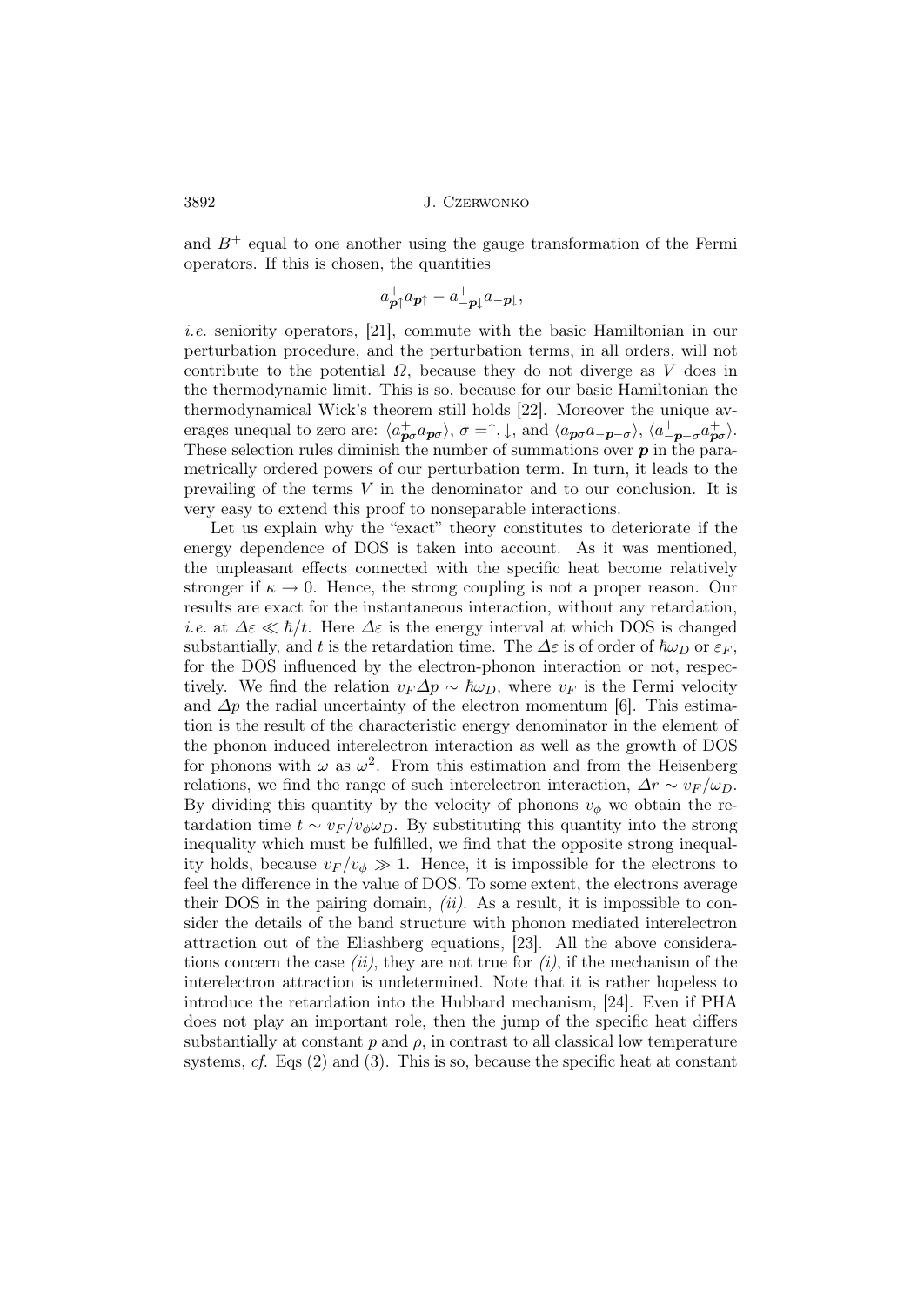$\rho$  and p is proportional to the second derivative of (2) and (3) with regard to the temperature, respectively. Moreover,  $(d \ln p/d \ln \rho)$  is equal to  $5/3$ and 2 for the three- and two-dimensional parabolic bands. The role of the retardation in such phenomena as well as the importance of the difference between  $C_v$  and  $C_p$  have been emphasized for the first time in our paper [5]. The temperature dependence of  $\Delta \mu$  is a subject of recent interest, because of the measurements of the work function [25, 26], particularly at  $T \ll T_c$ . If the  $O(\tau)$  behaviour of the variation of the work function [25] leads to the same behaviour of  $\delta\mu$ , then we deal with first order transition, because of (2) and (3). This is because it is hard to expect that the terms of  $\delta\Omega$  can compensate for the  $O(\tau)$  term in any model of superconductivity. On the other hand,  $\delta\mu$  refers to a single electron.

Because of the long-range Coulomb forces, one should maintain the electroneutrality, i.e. one should introduce the chemical potential for the atom [27]. Note that the number of electrons sustained in the system at a constant voltage depends not only on its size but also on its form; the result in [27] is valid for the spherical specimen, [5].

The outline of our problem shows that the vast majority of our results can be qualitatively understood with the help of the principles of the physics of condensed matter as well as the knowledge of the BCS model. In fact, it is most difficult to explain why some of the BCS results coincide with ours. The next tree chapters of our paper serve as the workshop for this outline. In the second chapter the low-temperature properties will be discussed, in the third chapter — the subcritical properties. The last chapter will be devoted to the discussion of the compressibilty of the one-component system, expressed by  $(\partial N/\partial \mu)_s$ . This quantity jumps at  $T_c$ , as it should do for the first-order phase transition. Note that the jump of the compressibility of superconductors in a dc magnetic field at  $T_c$ , expressed by the jump of their volume at constant  $p$ , was observed almost half a century ago, [28]. An attempt was made to explain the difference between the elastic modulae of the superconducting and normal metallic crystals [29]. Unfortunately, this paper looks strange, because the difference in the superconducting and normal states is the linear function of  $\Delta$ . This result allows for the suspicion that the gauge invariance of the theory was not fulfilled. Let us mention that measurements of this difference have been made starting from the early sixties, [30]. The most curious feature appearing in this part of the paper is the difference between the compressibility of the normal and the superconducting system even in the PHS case, which contradicts the widespread belief. This belief was accepted even under the sanction of the Fermi liquid theory, in the BCS and BWV cases as well, [12, 13, 31]. The coincidence of the compressibilities for the normal and superfluid system in these papers results from the exact coincidence of the static long-wavelength autocorrela-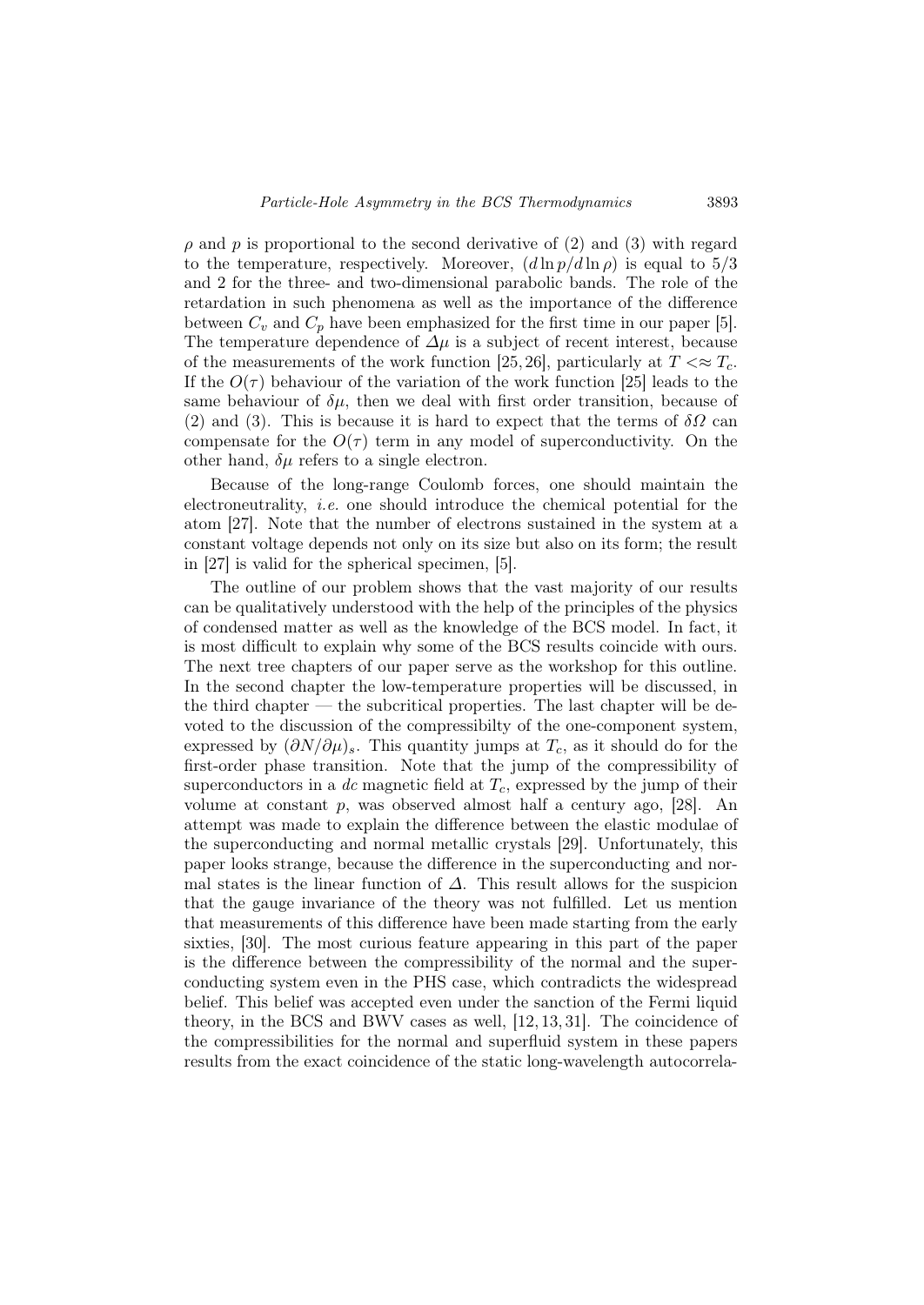tion function of the density in both cases. In turn, the last quantity should be given by  $-(\partial \rho/\partial \mu)_T$  because in the static quasihomogeneous field u we deal with the heterogeneous equilibrium by the condition  $\mu + u = \text{const.}$ To determine the autocorrelation functions in refs [12, 13, 31] procedure of eliminating integrations far from the Fermi surface is applied, in the equation for vertex and the autocorrelation functions. It occurs in the particleparticle and the particle-hole channels. Both of them are important for the superconducting liquid. For normal liquid the last channel is important. In the particle-particle channel, the price for elimination is the introduction of proper irreducible amplitudes, being the functions of angle between quasiparticles on the Fermi surface. Its Legendre amplitudes are proportional to  $(2l+1)[\ln(\zeta/C_l)]^{-1}$ , with  $C_l$  representing some constants such that  $C_l \ll \zeta$ , where  $\zeta$  is the cut-off energy. In the actual pairing channel, *i.e.* for  $l = 0$  and 1 for BCS and BWV systems, respectively,  $C_l = \Delta/2$ , [12, 13] we suspect that the elimination of integrations far from the Fermi surface is accurate only up the terms proportional to large logarithms  $\ln(2\zeta/\Delta)$ . It seems as though this is the only possible escape from the paradox, because the theories [12, 13, 31] are the extensions of the Gorkov approach, [32] to the important quasiparticle interaction in the paring channel. Because of the character of this outline, our "workshop" will be rather free of physical comments, they will replaced by mathematical ones. The single exception will be the comment connected with the stability conditions in the concrete form, because of possible projection out of BCS and BWV systems. Consequently, in this outline, the questions connected with the phase transition for BWV system have been omitted. They can be found in our paper [5]. In our workshop, both motives  $(i)$  and  $(ii)$  will be paralleled, if possible.

#### 2. The low-temperature properties

Let us establish the general equation for the chemical potential, expressing it by the functional equation depending on  $\Delta$  and T as parameters. For the case (i) we do it for the DOS (4), for  $(ii)$  — for DOS in the form  $2N(\varepsilon)q(\varepsilon-\varepsilon_F), q(0)=1.$  In our final calculations we will put  $q(x)=1+ax$ , for  $|x| < \omega_D$ . After relatively simple calculations, especially in the case *(i)*, we find

$$
2\varepsilon_F - 1 + a\left(\varepsilon^2 - \frac{1}{2}\right) = -a \int_0^1 d\varepsilon_F \frac{\xi^2}{E_\xi} \tanh\left(\frac{E_\xi}{2T}\right)
$$

$$
- 2T \ln \frac{\cosh(E_{1-\mu}/2T)}{\cosh(E_\mu/2T)}, \qquad (6i)
$$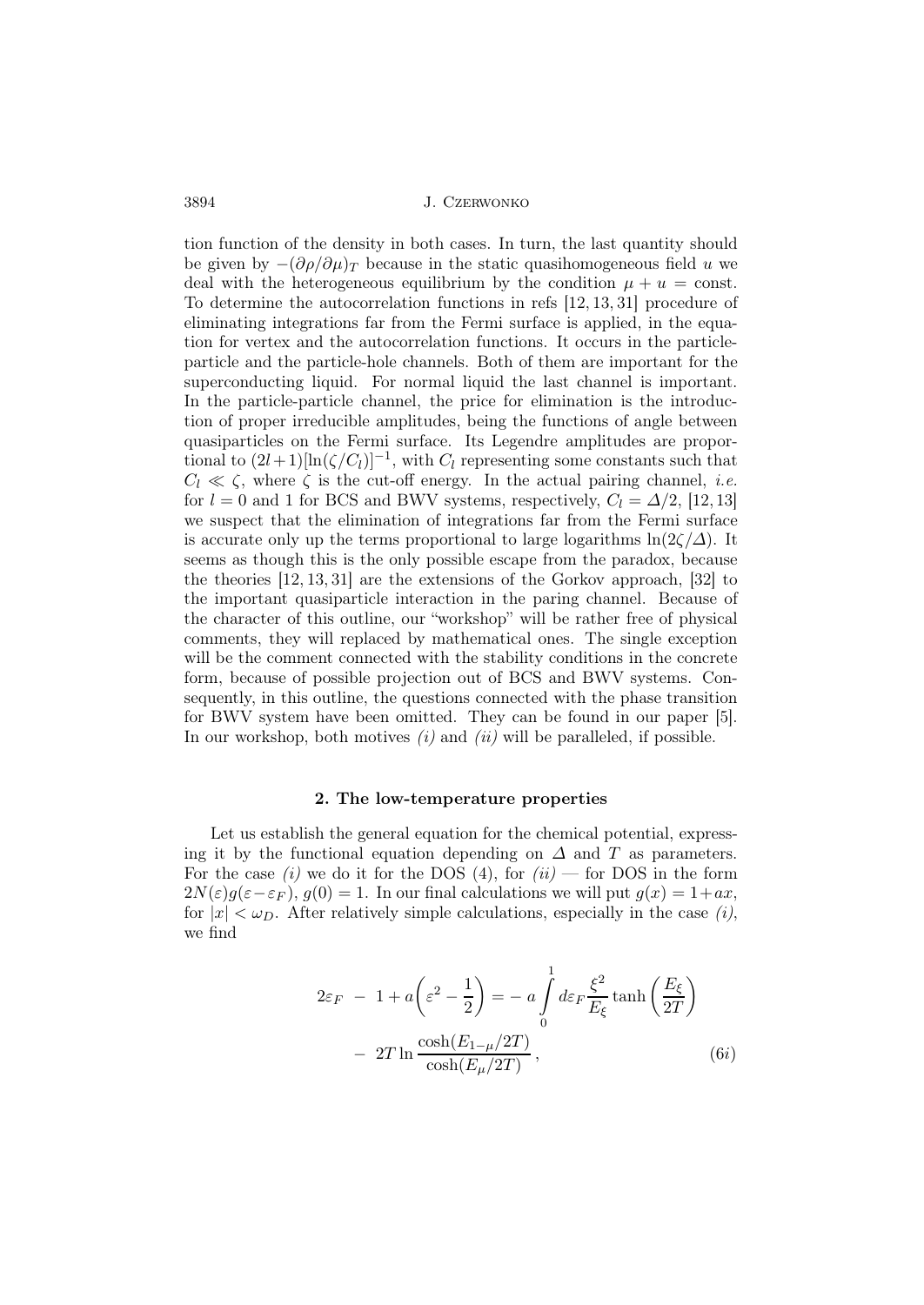Particle-Hole Asymmetry in the BCS Thermodynamics 3895

$$
\int_{0}^{\omega_D-\Delta\mu} d\xi g(\varepsilon_F+\xi+\Delta\mu)R(\xi,T) - \int_{0}^{\omega_D+\Delta\mu} d\xi g(\varepsilon_F-\xi+\Delta\mu)R(\xi,T)
$$
  
=  $G(\varepsilon_F+\omega_D)+G(\varepsilon_F-\omega_D)-2G(\varepsilon_F),$  (6ii)

where  $R(\xi, T) \equiv \frac{\xi}{E}$  $\frac{\xi}{E_{\xi}}\tanh\left(\frac{E_{\xi}}{2T}\right)$  $rac{E_{\xi}}{2T}$ .

In Eq. (6*i*),  $E_{\mu} = [\mu^2 + \Delta^2]^{1/2}$ , *etc.*, and the last term is equal to  $(1 + a\mu)(E_{1-\mu} - E_{\mu}) + O[\exp(-\varepsilon_F/T)]$ . In Eq. (6*ii*)  $\Delta \mu \equiv \mu - \varepsilon_F$  and  $G(\varepsilon)$  is the primary function of  $g(\varepsilon)$ . The r.h.s. of this equation is the second difference of the function  $G(\varepsilon)$  at  $\varepsilon = \varepsilon_F$ . Note that  $\hbar$  is hereafter equal put to unity.

If  $a = 0$ , then at  $T \ll \varepsilon_F$  one finds

$$
\mu = \frac{1}{2} + \left(\varepsilon_F - \frac{1}{2}\right) \left[1 + \frac{\Delta^2}{\varepsilon_F (1 - \varepsilon_F)}\right]^{1/2}
$$

$$
\approx \varepsilon_F + \frac{\Delta^2 (2\varepsilon_F - 1)}{4\varepsilon_F (1 - \varepsilon_F)} + O(\Delta^4). \tag{7i}
$$

Since  $f(0, \Delta) = \Delta^2/4$  and  $(\partial \ln \rho/\partial \mu)_n \approx 1/\varepsilon_F$  whereas  $(\partial \ln \rho/\partial \mu)_n \approx$  $2/\varepsilon_F$ , by virtue of Eqs (2) and (3), the superconductivity is stable for  $\varepsilon < 2/3$ and 3/4, at constant V and p, respectively at low temperatures (L.T.),  $T \ll$  $\Delta(0)$ . In the subcritical temperatures this stability occurs for  $\varepsilon < 1/2$ . In the case (ii) for  $g = 1$ , in the pairing area, we find  $\mu = \varepsilon_F + O(\exp(-\omega_D/T))$ . PHS can be broken if the pairing area is nonsymmetric with respect to  $\varepsilon_F$ but this is meaningless for the phonon mediated interelectron attraction.

For the normal system, we have [4]:

$$
\mu_n = \varepsilon_F - \frac{a(\pi T)^2}{6(1 + a\varepsilon_F)} + O(T^4),\tag{8i}
$$

whereas in the case *(ii)* one should put  $\varepsilon_F = 0$  into the denominator. Let us discuss the L.T solutions for  $\delta\mu$ . First, let us rewrite the formula (6*ii*) for DOS (4) restricting ourselves to the terms  $O(\delta\mu)$ , *i.e.*  $O(\Delta^2)$ . We have

$$
\left(1 - \frac{\Delta^2}{2\omega_D^2} + \frac{a\Delta\mu}{2}\right)\Delta\mu = a\left[\omega_D^2 - \int_0^{\omega_D} d\xi \xi^2 \frac{\tanh(E_\xi/2T)}{E_\xi}\right] + O(\Delta^6), \tag{9ii}
$$

where  $\Delta \mu \equiv \mu_s - \varepsilon_F$ . Note that this formula is valid if  $T \ll \omega_D$ . From this point, throughout the paper,  $\Delta \mu$  or  $\delta \mu$  without their arguments will denote only  $\Delta \mu(T,\rho)$  or  $\delta \mu(T,\rho)$ . Under formulated restrictions, we get at L.T.: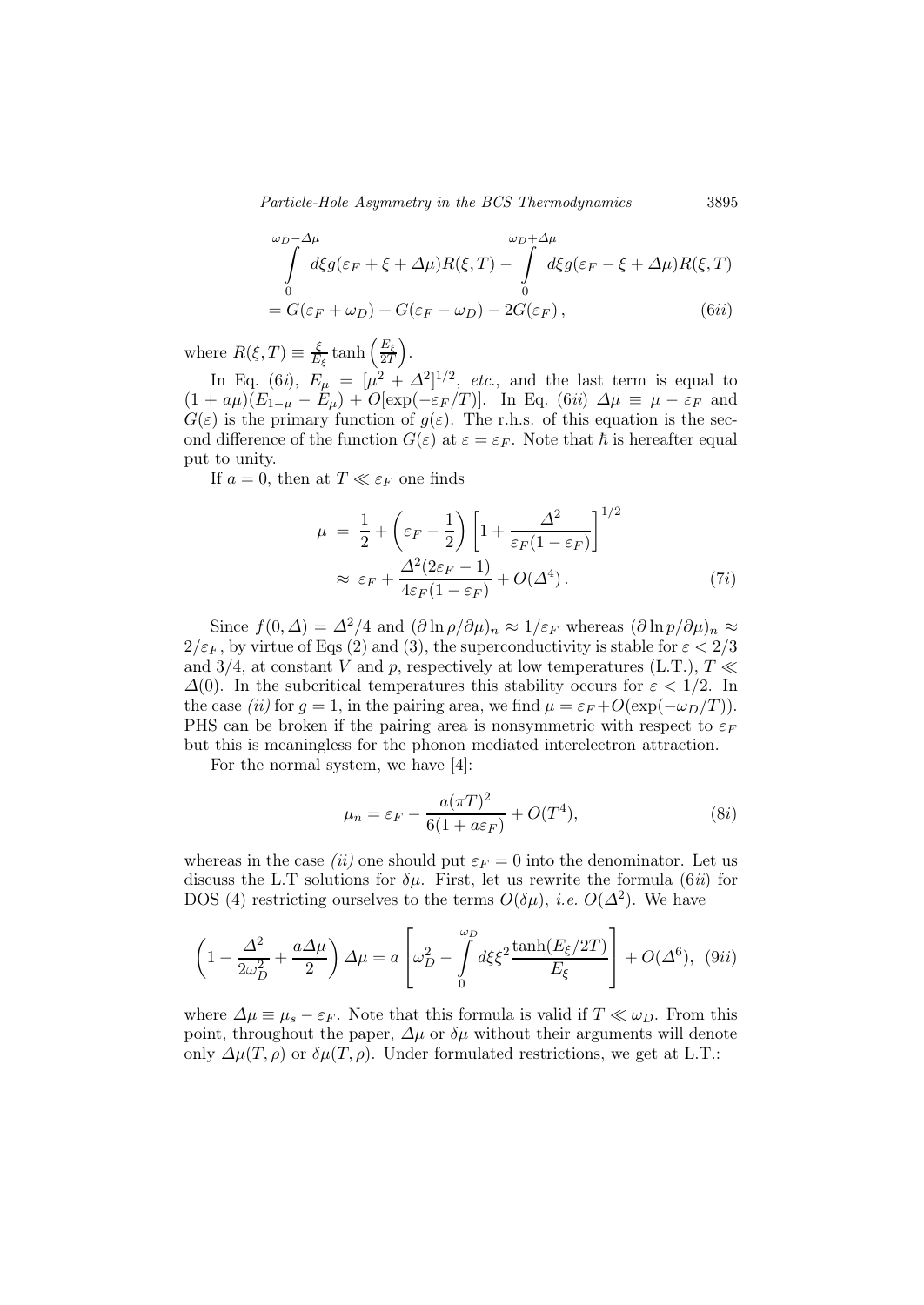$$
\delta\mu = -\Delta^2
$$
  
\n
$$
\times \left\{ \frac{1 - 2\varepsilon_F}{\varepsilon_F (1 - \varepsilon_F)} - \frac{a}{1 - \varepsilon_F} + a \ln \frac{4\varepsilon_F (1 - \varepsilon_F)}{\Delta^2} + 8a(T/\Delta)K_1(\Delta/T) \right\}
$$
  
\n
$$
\times \frac{4}{1 + a\varepsilon_F} + O[\exp(-2\Delta/T)] \tag{10i}
$$

$$
\Delta \mu = \Delta \mu(0) - 2aT\Delta K_1(\Delta/T) + O[\exp(-2\Delta/T)] \tag{10ii}
$$

where  $\Delta\mu(0) = -\Delta^2 a \left[ \ln(2\omega_D/\Delta) - 1/2 + O(\Delta^2) \right]$ . Here,  $K_1$  is the usual Mc Donald function. In the calculations leading to Eqs  $(10)$  usual procedures of the asymptotic expansions of the exponential integrals have been used, cf. e.g. [33].

Our gap equations can be rewritten in the following form:

$$
(1 + a\mu) \int_{-\mu}^{1-\mu} d\xi \tanh \frac{E_{\xi}/2T}{E_{\xi}} = 2/\kappa + a(E_{\mu} - E_{1-\mu}), \tag{i}
$$

$$
(1 + a\Delta\mu) \int_{-\omega_D - \Delta\mu}^{\omega_D - \Delta\mu} d\xi \tanh \frac{E_{\xi}/2T}{E_{\xi}} = 2/\kappa + a(E_{\omega_D + \Delta\mu} - E_{\omega_D - \Delta\mu}), \quad (ii),
$$
\n(11)

Note that the terms  $O[\exp(-\varepsilon_F/T)]$ , (i), and  $O[\exp(-\omega_D/T)]$ , (ii), have been neglected. Let us solve Eqs (10), (11*i*) at L.T. For  $T = 0$ , restricting ourselves to the main exponent, we get

$$
2/\kappa = (1 + a\mu) \ln[4\mu(1 - \mu)/\Delta^2] + a(E_{1-\mu} - E_{\mu}),
$$

and hence, taking into account that  $\mu = \varepsilon_F + O(\Delta^2)$ , we find:

$$
\Delta(0) = 2\sqrt{\varepsilon_F(1-\varepsilon_F)} \exp\left\{-\left[\frac{1}{\kappa} - a\left(\frac{1}{2} - \varepsilon_F\right)\right](1+a\varepsilon_F)^{-1}\right\}.
$$
 (12*i*)

Substituting Eq. (11*i*) into (9*i*) one finds  $\delta\mu(0)$  expressed with the parameters of the problem. We have

$$
\delta\mu(0) = -\frac{\Delta^2(0)}{4(1+a\varepsilon_F)} \left\{ \frac{1-2\varepsilon_F}{\varepsilon_F(1-\varepsilon_F)} - \frac{a}{1-\varepsilon_F} + \frac{a[1/\kappa - a(1-2\varepsilon_F)]}{1+a\varepsilon_F} \right\}.
$$
 (13*i*)

From Eqs  $(11i)$  and  $(13i)$  we get

$$
\delta \mu = 2\delta \mu(0) \frac{d\Delta}{\Delta(0)} - 2aT\Delta(0)K_1\left(\frac{\Delta(0)}{T}\right),\tag{14i}
$$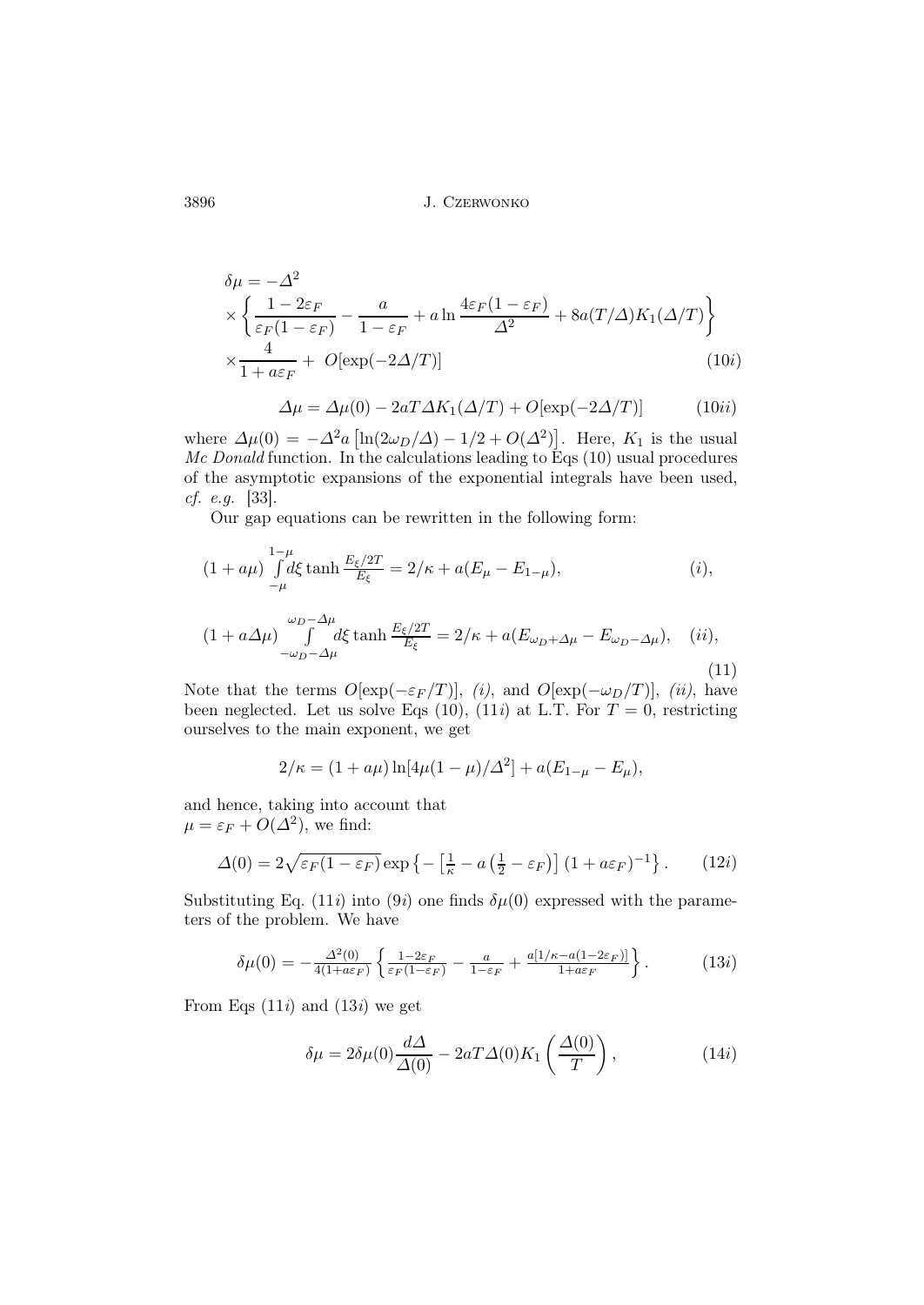where  $d\Delta \equiv \Delta(T) - \Delta(0)$ , etc. In order to find  $d\Delta$  let us subtract from the formula (11*i*) the same formula for  $\Delta = \Delta(T)$  but with T put equal to zero in the argument of the hyperbolic tangent. Restricting ourselves to the linear approximation with respect to  $d\Delta$  and  $d\mu$ , using (12*i*) we find:

$$
d\left\{ (1+a\mu)\ln\frac{4\mu(1-\mu)}{\Delta^2} + a(E_{1-\mu} - E_{\mu}) \right\}
$$
  
= 
$$
-2\frac{d\Delta}{\Delta(0)} + ad\mu\frac{2/\kappa - a(1-2\varepsilon_F)}{1 + a\varepsilon_F}
$$
  
= 
$$
4(1+a\varepsilon_F)K_0\left(\frac{\Delta(0)}{T}\right) + O[\exp(-2\Delta/T)].
$$
 (15*i*)

Substituting  $(14i)$  into  $(15i)$  and omitting small terms in the coefficients at the exponentially small terms one finds:

$$
\frac{d\Delta}{\Delta(0)} = -2K_0 \left(\frac{\Delta(0)}{T}\right) - a^2 T \Delta(0) K_1 \left(\frac{\Delta(0)}{T}\right) \frac{2/\kappa - a(1 - 2\varepsilon_F)}{1 + a\varepsilon_F} + O[\exp(-2\Delta/T)].
$$
\n(16*i*)

Performing analogous, even simpler, calculations for the case  $(ii)$  one finds:

$$
\Delta\mu(0) = \delta\mu(0) = -\Delta^2(0)a\left(\frac{1}{\kappa} - \frac{1}{2} + O(\Delta^2)\right),\tag{13ii}
$$

$$
\frac{d\Delta}{\Delta(0)} = -2K_0 \left(\frac{\Delta(0)}{T}\right) - a^2 T \Delta(0) \left(\frac{2}{\kappa} - 1\right) K_1 \left(\frac{\Delta(0)}{T}\right). \tag{16ii}
$$

The term with the Mc Donald function  $K_0$  reproduces the BCS result.

The function  $f(T, \Delta)$ , for the simple models of DOS, (4), coincides with the BCS result [1,6]. Hence, at constant  $\mu$ , the difference of the entropy is given by:

$$
-\left(\frac{\partial \delta \Omega}{\partial T}\right)_V = \left(\frac{\partial N}{\partial \mu}\right)_n \frac{d}{dT} f(T, \Delta).
$$

On the other hand,  $\delta \mu = O(\Delta^2)$  as well as  $d\mu$  unless we deal with PHS. For PHA  $-(\partial \delta \Omega/\partial T)_V$  does not coincides with difference of entropies at constant  $V$  or  $p$ . The l.h.s. of Ineqs  $(2)$  and  $(3)$  are the differences of thermodynamic potentials, per particle, proper at constant  $V$  and  $p$ , respectively. Hence, the difference of the entropies per particle at constant  $V$  and  $p$  are given by, [4]:

$$
\delta S_V = -(\partial \delta \mu / \partial T) + \delta S_{\rm BCS} ,
$$
  
\n
$$
\delta S_p = -(\partial \delta \mu / \partial T) + (d \ln p / d \ln \rho)_n \delta S_{\rm BCS} .
$$
\n(17)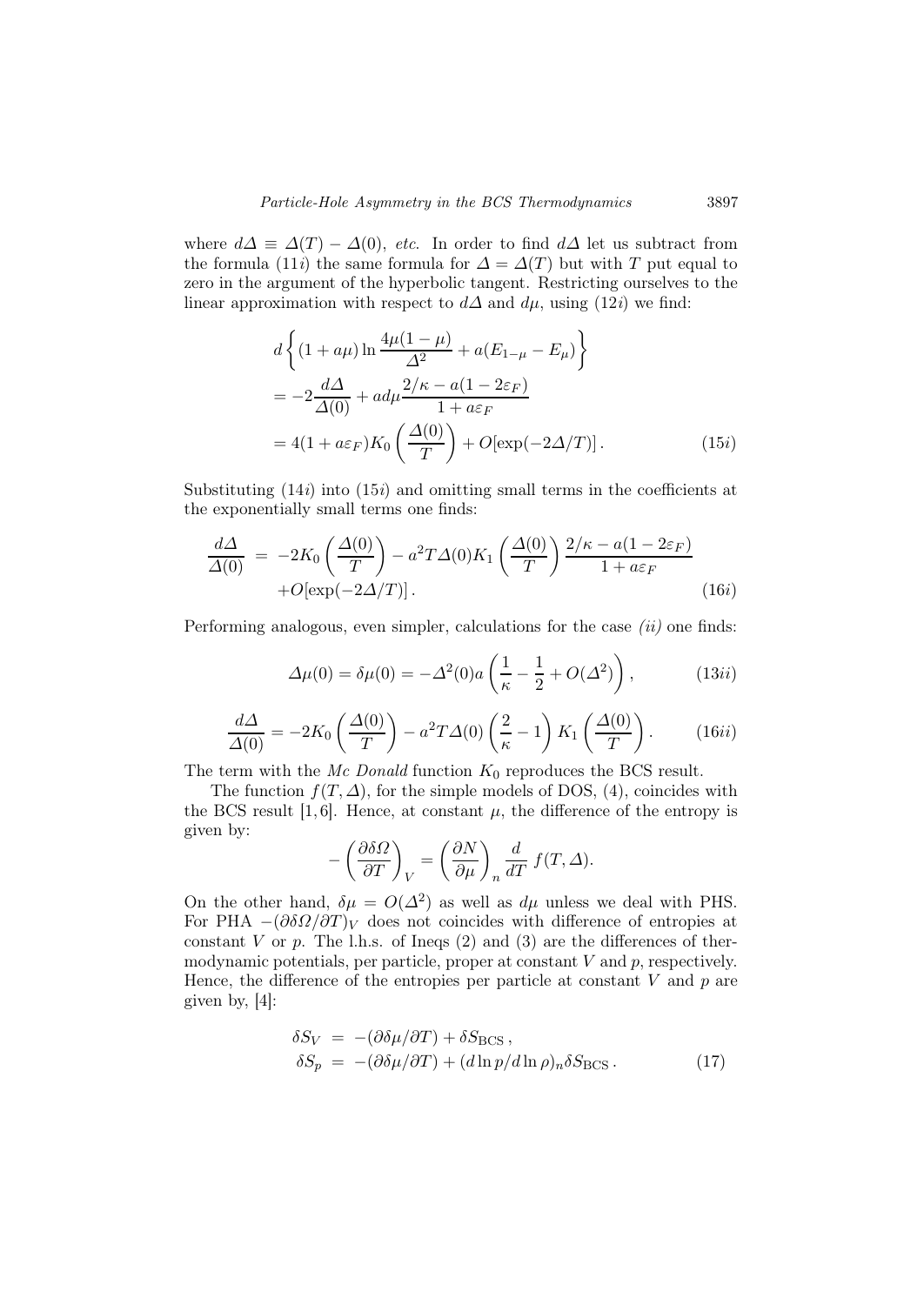It was taken into account that the BCS  $\delta\Omega$  under the T– differentiation must yield  $-\delta S_{\rm BCS}$ . It is clear that Eqs (17) are fulfilled also for quantities dS,  $d\mu$  and  $dS_{\rm BCS}$ . The common term in both Eqs (17) in the d–version leads to the common result in the models  $(i)$  and  $(ii)$  because of the expression for  $d\mu$ . Applying the asymptotics of Mc Donald functions, [33], one finds in L.T.

$$
-T\left(\frac{\partial^2 d\mu}{\partial T^2}\right)_{\rho} = \sqrt{2\pi}a\Delta^{5/2}(0)T^{-3/2}\exp(-\Delta(0)/T)[1+O(T)].\tag{18}
$$

This is the L.T. specific heat caused by PHA. The analogous BCS result for the model  $(i)$  is

$$
C_{\rm BCS} = 2\sqrt{2\pi} \Delta^{5/2}(0) T^{-3/2} \exp(-\Delta(0)/T) \frac{1+x}{\varepsilon_F(2+x)},\tag{19i}
$$

where  $x \equiv a \varepsilon_F$ . As we see from (18), its order of magnitude coincides with the order of  $(19)$ . To write the expression for the model  $(ii)$  one should divide the conventional value, per unit volume, by the particle density. The double logarithmic derivative in the second of Eqs (17) can be determined only in the model  $(i)$  because DOS in the model  $(ii)$  is still arbitrary at  $|\varepsilon - \varepsilon_F| > \omega_D$ . We have:

$$
\frac{d\ln p}{d\varepsilon_F} = \frac{3(2+x)}{\varepsilon_F(3+x)}, \qquad \frac{d\ln \rho}{d\varepsilon_F} = \frac{2(1+x)}{\varepsilon_F(2+x)}, \qquad x \equiv a\varepsilon_F. \tag{20i}
$$

It is easy to see that  $(d \ln p/d \ln \rho)$  is always bigger than unity in this model. Hence, at constant  $p$ , it is easier to be a superconductor than at constant  $V$ .

Let us discuss L.T. stability conditions for the superconductivity. Let us start from the model *(i)*. Because  $f(0, \Delta) = \Delta^2/4$ , [1, 6], using Ineqs  $(2,3)$  and Eqs  $(10)$ ,  $(20i)$  we find that the stability conditions at constant p and V are the third order inequalities with respect to  $x = a \varepsilon_F$ . Restricting ourselves to small  $\kappa$  and  $x = O(1)$ , we find that the superconductivity is stable if

$$
a\varepsilon_F(1 - \varepsilon_F) > \kappa(3\varepsilon_F - 2),
$$
  
\n
$$
a\varepsilon_F(1 - \varepsilon_F) > \kappa(4\varepsilon_F - 3),
$$
\n(21*i*)

at constant V and p, respectively. Hence, if r.h.s. of inequalities  $(21i)$  are positive, the superconductivity is stable at suitably big positive a. Note that the conditions (21*i*) are valid unless  $\varepsilon_F$  or  $1 - \varepsilon_F$  are much less than unity. For the model  $(i)$ , at L.T., the stability condition of the superconductivity is, by virtue of the formulae  $(2)$ ,  $(3)$  and  $(12i)$ :

$$
-2a\left(\frac{2}{\kappa} - 1\right) < \left(\frac{d\ln\rho}{d\varepsilon_F}\right)_n \quad \text{or} \quad \left(\frac{d\ln p}{d\varepsilon_F}\right)_n,\tag{21ii}
$$

at constant  $V$  and  $p$ , respectively.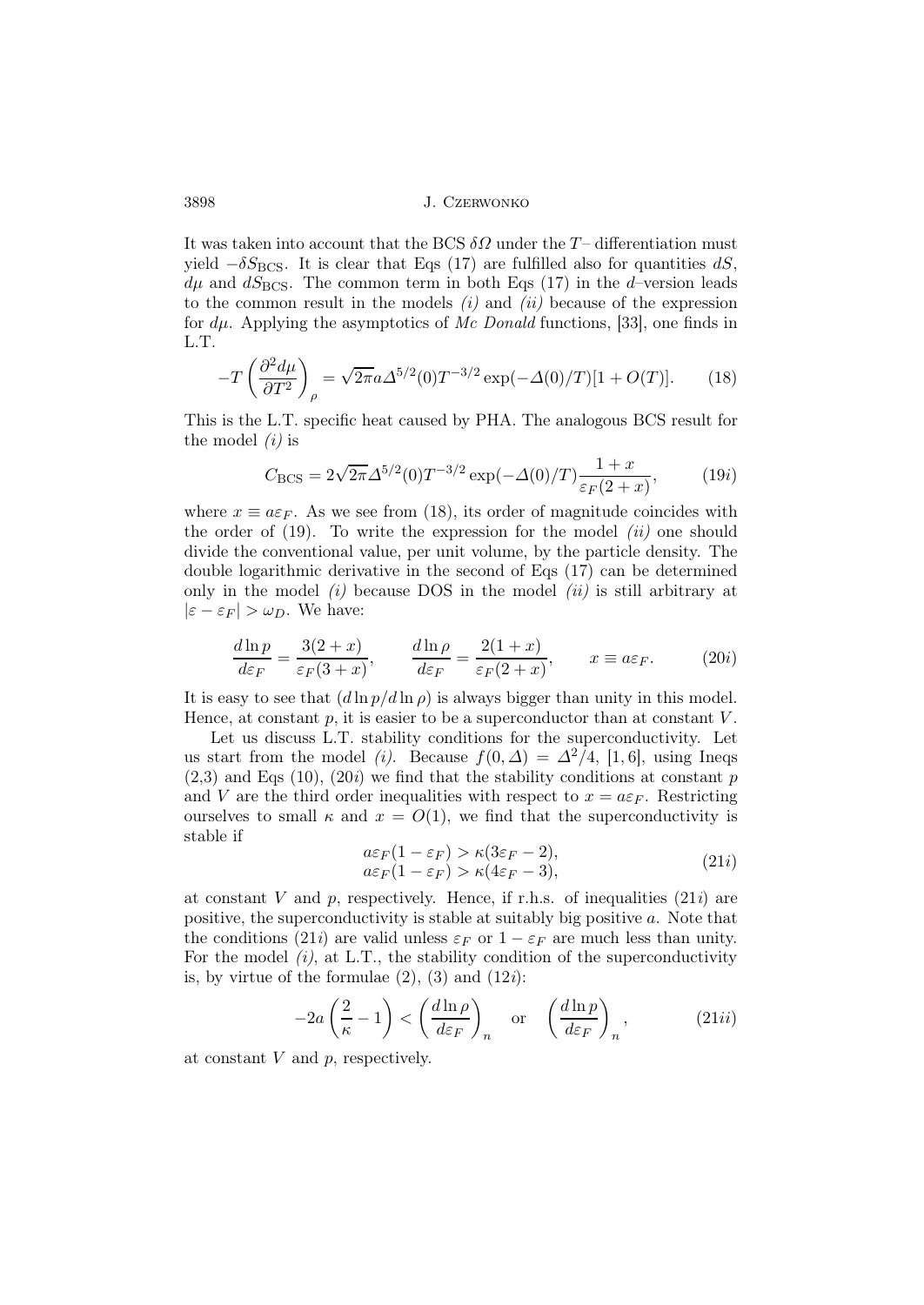The appearance of the term  $O(1/\kappa)$  in the formulae of this section is a testimony of the nonanalytical character of the formulae for  $\delta\mu$ . Let us remark also another nonanalyticity in the model  $(i)$ . Namely:

$$
\lim_{\varepsilon_F \to 0} \delta \mu(0) = -\exp(-2/\kappa + a),
$$

by virtue of the formulae  $(12)$ ,  $(13i)$ . Hence, the chemical potentials in the phases "s" and "n" differ even if the particles are absent. It is easy to see that it does not lead to any troubles with the thermodynamic functions. Unfortunately, it is impossible to calculate  $\lim_{\varepsilon_F \to 0} \delta \mu(T)$  at L.T. because our expansion formulae are valid at  $T \ll \Delta$ .

## 3. The subcritical properties

Let us discuss the subcritical (S.C.) thermodynamic functions, starting from  $\delta \mu$ . In this case, the crucial role plays the series expansion with respect to  $\Delta^2$  of the integral appearing in Eqs (6*i*), (9*ii*). We have:

$$
\int_{0}^{b} d\xi \frac{\xi^{2}}{E_{\xi}} \tanh(E_{\xi}/2T) = \sum_{n=0} \frac{\Delta^{2n}}{(2n)!!(2T)^{2n-2}} \int_{0}^{b/2T} du u^{2} \left(\frac{1}{u} \frac{d}{du}\right)^{n} \left(\frac{\tanh u}{u}\right).
$$

By means of elementary integrations and the weak-coupling BCS integrals one finds:

$$
\int_{0}^{b} d\xi \xi^{2} \tanh(E_{\xi}/2T)/E_{\xi} = \frac{1}{2}b^{2} - \frac{1}{6}\pi^{2}T^{2} + \frac{\Delta^{2}}{2} \left[1 - \ln\left(\frac{2\gamma b}{\pi T}\right)\right] + \frac{7\zeta(3)\Delta^{4}}{32\pi^{2}T_{c}^{2}} + O(\Delta^{6}),
$$
\n(22)

where  $\gamma = e^C$  and C is the Euler constant. The logarithmic term in Eq. (22) can be replaced by  $\ln(2\gamma b/\pi T_c) + \tau + O(\tau^2)$ , where  $\tau \equiv 1 - T/T_c$ .

As it was remarked, the S.C. solution for  $\Delta$ , expressed by  $T_c$ , preserves its form characteristic for  $a = 0$ , with the accuracy up to the small terms in the coefficients. Hence, from the expansion in Ref. [22]:

$$
\Delta^2 = \frac{8\pi^2 T_c^2}{7\zeta(3)} \tau (1 - q\tau) + O(\tau^3),
$$
  
\n
$$
q = \frac{3}{2} - \frac{93\zeta(5)}{98\zeta^2(3)} \approx 0.8190.
$$
\n(23)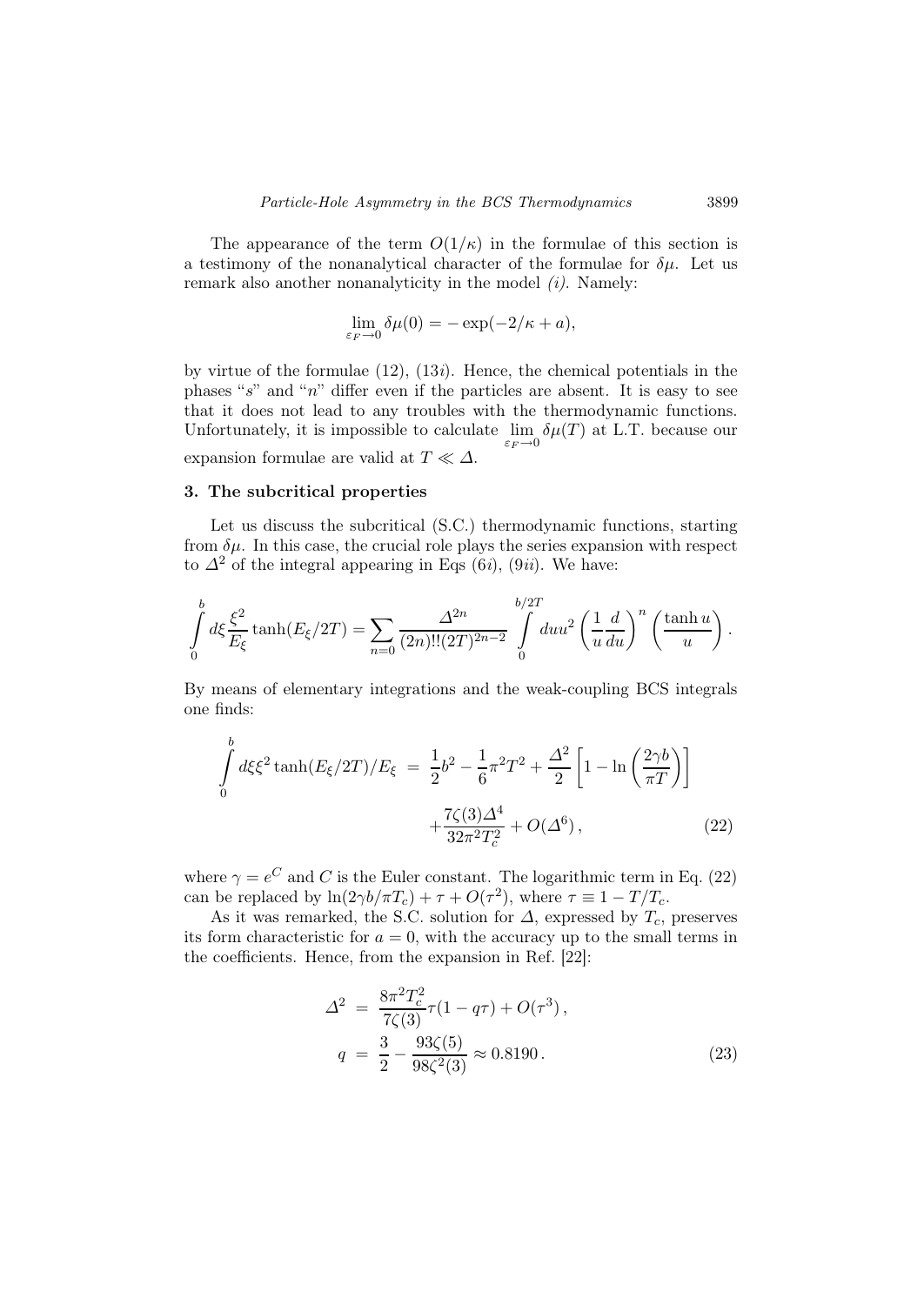Substituting the formula (22) into Eqs (6*i*) and (9*ii*), exploiting next Eq. (12*i*) together with the relation between  $T_c$  and  $\Delta(0)$ , as well as analogous formulae for the model  $(ii)$  one finds:

$$
\delta \mu = -r\Delta^2 - \frac{2\pi^2 T_c^2 a \tau^2}{7(1 + a\varepsilon_F)\zeta(3)} + O(\tau^3),\tag{24}
$$

where

$$
r = \frac{1 - 2\varepsilon_F}{4\varepsilon_F (1 - \varepsilon_F)} + \frac{a}{2(1 + a\varepsilon_F)^2} \left[ \frac{1}{\kappa} - 1 - a \left( \frac{1}{2} - \varepsilon_F \right) \right], \quad (i),
$$
  

$$
r = \frac{a}{2} \left( \frac{1}{\kappa} - 1 \right), \quad (ii). (25)
$$

Note that  $\varepsilon_F$  should be put equal to zero in the denominator of Eq. (24), for the model *(ii)*. Moreover, the small terms  $O[(aT_c/\kappa)^2]$  have been omitted in Eqs  $(24)$ ,  $(25)$ . On the other hand, the second term in the r.h.s. of Eq.  $(24)$ is the result of the main term of Eq. (23).

In order to complete the thermodynamical potentials per particle (2) and  $(3)$  let us write the subcritical f–function. Exploiting Eq.  $(23)$  and the results of Refs [1, 6] one finds:  $f(T, \Delta) = 2(\pi T_c \tau)^2 / 7\zeta(3)$ . Differentiating Eqs (2) and (3) with respect to T at  $T = T_c$  we find the latent heat. It is equal to:

$$
\delta Q \equiv Q_s - Q_n = -T_c \left(\frac{\partial \delta \mu}{\partial T}\right)_{T=T_c} = -\frac{8\pi^2 T_c^2 r}{7\zeta(3)},\tag{26}
$$

where r is expressed by Eqs (25). The latent heats at constant V and p coincide. They are negative, by virtue of the subcritical stability condition for the superconductivity. From thermodynamic formulae [4] the jump of the specific heat per particle is given by the second  $T$ -derivative of Eqs  $(2)$ and (3) multiplied by  $-T_c$ , without the δ-function component determining the latent heat. Hence, if we normalize the result to the BCS jump we find

$$
\frac{\Delta C}{\Delta C_{\rm BCS}} = -\left(\frac{\partial \ln \rho}{\partial \mu}\right)_n^{-1} \left[4qr - \frac{a}{1 + a\varepsilon_F}\right] + \left\{ \frac{1}{\left(\frac{\partial \ln p}{\partial \ln \rho}\right)_n} \right\},\tag{27}
$$

where the upper line in the curly bracket corresponds to constant  $V$  whereas the lower one – to constant p. For the model (ii) one should put  $\varepsilon_F = 0$  in the denominator in the square bracket. To obtain Eq.  $(27)$  out of Eqs  $(2)$ ,  $(3)$ , (23), (24) one should take into account the form of  $\Delta C_{\rm BCS}$  per particle which is  $\frac{4\pi^2}{7\zeta(3)} \left(\frac{\partial \ln \rho}{\partial \mu}\right)_n$ , [1,6]. In the case *(i)* the derivative  $\left(\frac{\partial \ln p}{\partial \ln \rho}\right)$  $\frac{\partial \ln p}{\partial \ln \rho}\Big)$  $n = \frac{3(2+x)^2}{2(3+x)}$  $\frac{2(2+x)}{2(3+x)}$ . For  $x = 0$ , corresponding to the parabolic band for  $d = 2$ , this double logarithmic derivative is equal to 2, whereas such band at  $d = 3$  gives  $\frac{5}{3}$ .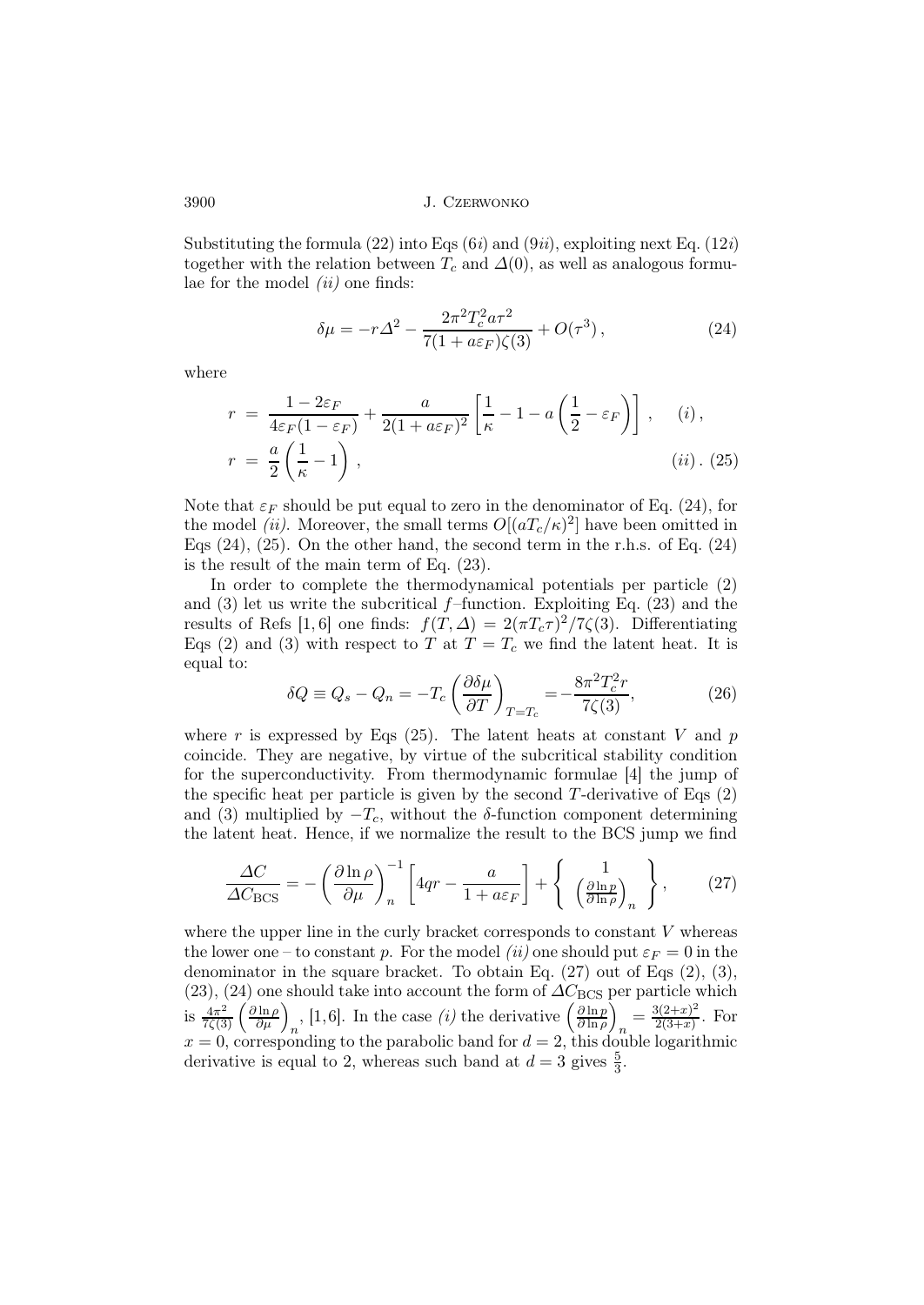The first term in the r.h.s. of Eq. (27) is negative, by virtue of the subcritical stability condition,  $\delta \mu < 0$ , and the solution of the gap (23) where  $q > 0$ . Because a is  $O(1/\omega_D)$  or  $O(1/\varepsilon_F)$  if DOS is influenced by the electron-phonon interaction or is not, respectively, at the weak coupling, when  $r \ll 1$ , the first negative term can easily overpass the second one making  $\Delta C/\Delta C_{\text{BCS}}$  negative. Here the estimation  $\left(\frac{d \ln \rho}{d \mu}\right)_n = O(1/\varepsilon_F)$  has been used. Moreover, because  $\Delta C_{\rm BCS}/C_n = O(1)$  the total specific heat may very easy to attain the negative value.

For the system  $(ii)$  the subcritical stability of the superconducting state is expressed in the extremely simple form:  $a > 0$ . For the system *(i)* it leads to quadratic inequality with respect to the variable  $x$ . Restricting ourselves to small  $\kappa$  and  $x = O(1)$  one finds from (25i):

$$
(2\varepsilon_F - 1)\kappa < a\varepsilon_F (1 - \varepsilon_F). \tag{28i}
$$

On the other hand, a should be smaller than some positive quantity  $O(1/\kappa)$ , which is irrelevant at  $x = O(1)$ . It is easy to see that such a region of the parameter a always appears that the superconductivity is stable at L.T. but is ceasing to be stable below  $T_c$ . For example, in the system (i), if  $a < 0$  but  $|a| \ll 1/T_c$  then the temperature of the jump of the order parameter can be expressed as follows:

$$
T_j = T_c + 2aT_c \frac{1/\kappa - 1}{q},
$$

where q is equal to  $\frac{d \ln p}{d \varepsilon_F}$  or  $\frac{d \ln \rho}{d \varepsilon_F}$  $\frac{\partial \ln \rho}{\partial \varepsilon_F}$  at constant p and V, respectively. Analogously, we can determine  $T_j$  for the model  $(i)$  but the formula is much more complicated and we omit it here.

The inequalities  $(21)$ ,  $(28i)$  and analogous inequalities for the model  $(ii)$  determining the stability of the superconducting state are very easy to interpret. Namely, the distribution function of particles (1) consists of the body for  $\varepsilon < \mu$  and the tail. The body continuously passes into the tail at  $\varepsilon \sim \mu$  and the tail is thick only if  $|\varepsilon - \mu| = O(\Delta)$ . If, in the model (i),  $\varepsilon_F$  is too close to 1 then it is difficult to find the place for particles and, hence, the possible tactics of the electrons consists in the growth of  $\mu$ . Similar problem does not appear for the normal system, where the tail is of the thermal character and can be neglected for  $T \ll \varepsilon_F$ . Similar arguments can be also used at  $a < 0$ . Note that the validity of this argument is not restricted to the BCS system. In usual models, out of the model of the Luttinger liquid [34], cf. for  $d \geq 2$  [35], the occupation numbers are  $\theta(\varepsilon_p - \varepsilon_F)$ , with  $\theta$  being the Heaviside step function. In the superconducting state this sharp step should be smeared out, i.e. the tail of the particle distribution function should appear. Hence, the vulnerability of the superconducting state by  $\varepsilon_F$  too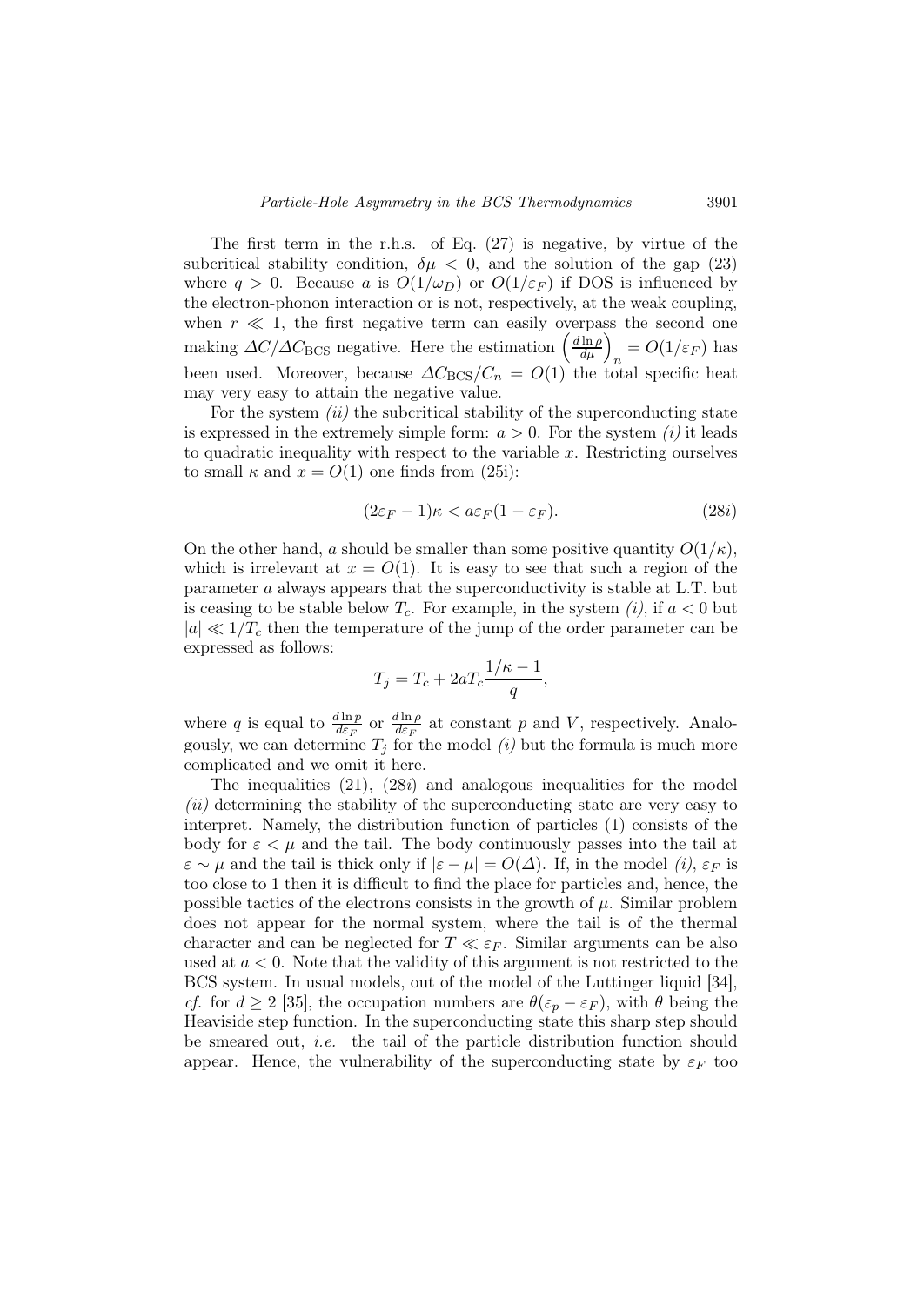close to the top of the band or diminishing derivative of DOS in the region of the thick tail of the particle distribution function.

## 3. The compressibility of superconducting systems

Here we are going to determine  $\left(\frac{d\rho}{d\mu}\right)_{V,T}$  in both variants *(i)* and *(ii)*. This quantity is connected with the isothermal compressibility,  $\alpha$ , as follows:  $\alpha = \frac{1}{\alpha^2}$  $\frac{1}{\rho^2} \left( \frac{d\rho}{d\mu} \right)_{V,T}$ , [4]. For normal systems at our DOS we have:

$$
\left(\frac{\partial \rho}{\partial \mu}\right)_{V,T} = \begin{cases} 2N(0) \left[1 + a\varepsilon_F - \frac{a^2 \pi^2 T^2}{6(1 + a\varepsilon_F)}\right], & (i) \\ 2N(\varepsilon_F) \left[1 - \frac{a^2 \pi^2 T^2}{6}\right], & (ii). \end{cases}
$$
 (29)

*cf.* [4]. The derivative  $\left(\frac{\partial \rho}{\partial \mu}\right)_{V,T}$  in the superconducting system is

$$
\left(\frac{\partial \rho}{\partial \mu}\right)_T = \left(\frac{\partial \rho}{\partial \mu}\right)_{T,\Delta} + \left(\frac{\partial \rho}{\partial \Delta^2}\right)_{\mu,T} \left(\frac{\partial \Delta^2}{\partial \mu}\right)_T, \tag{30}
$$

where the last derivative is calculated from the gap equation,  $f(\Delta, \mu, T) = 0$  by means of the relation  $df = 0$  at  $dT = 0$ . From Eqs (11) we find:

$$
\left(\frac{\partial \Delta^2}{\partial \mu}\right)_T = -2\left\{\frac{1}{E_\mu} - \frac{1+a}{E_{1-\mu}} + \frac{a}{1+a\mu}\left[\frac{2}{\kappa} + a(E_{1-\mu} - E_\mu)\right]\right\}
$$

$$
\times \left\{\int_{-\mu}^{1-\mu} \frac{d\xi}{E_\xi} (1+a\mu + a\xi) \frac{d}{dE_\xi} \left[\frac{\tanh(E_\xi/2T)}{E_\xi}\right]\right\}^{-1}, (31i)
$$

$$
\left(\frac{\partial \Delta^2}{\partial \mu}\right)_T
$$
\n
$$
= -2 \left\{ \frac{1 - a\omega_D}{E_{\omega_D + \Delta \mu}} - \frac{1 + a\omega_D}{E_{\omega_D - \Delta \mu}} + \frac{a}{1 + a\mu} \left[ \frac{2}{\kappa} + a(E_{\omega_D - \Delta \mu} - E_{\omega_D + \Delta \mu}) \right] \right\}
$$
\n
$$
\times \left\{ \int_{-\omega_D - \Delta \mu}^{\omega_D - \Delta \mu} \frac{d\xi}{E_\xi} (1 + a\Delta \mu + a\xi) \frac{d}{dE_\xi} \left[ \frac{\tanh(E_\xi / 2T)}{E_\xi} \right] \right\}^{-1}.
$$
\n(31ii)

In these calculations the single non-elementary integral in the numerator coincides with that in Eqs (11) and can be eliminated from (31) by means of (11). The numerator in Eqs (31) we will denote in the future as  $-2M$ .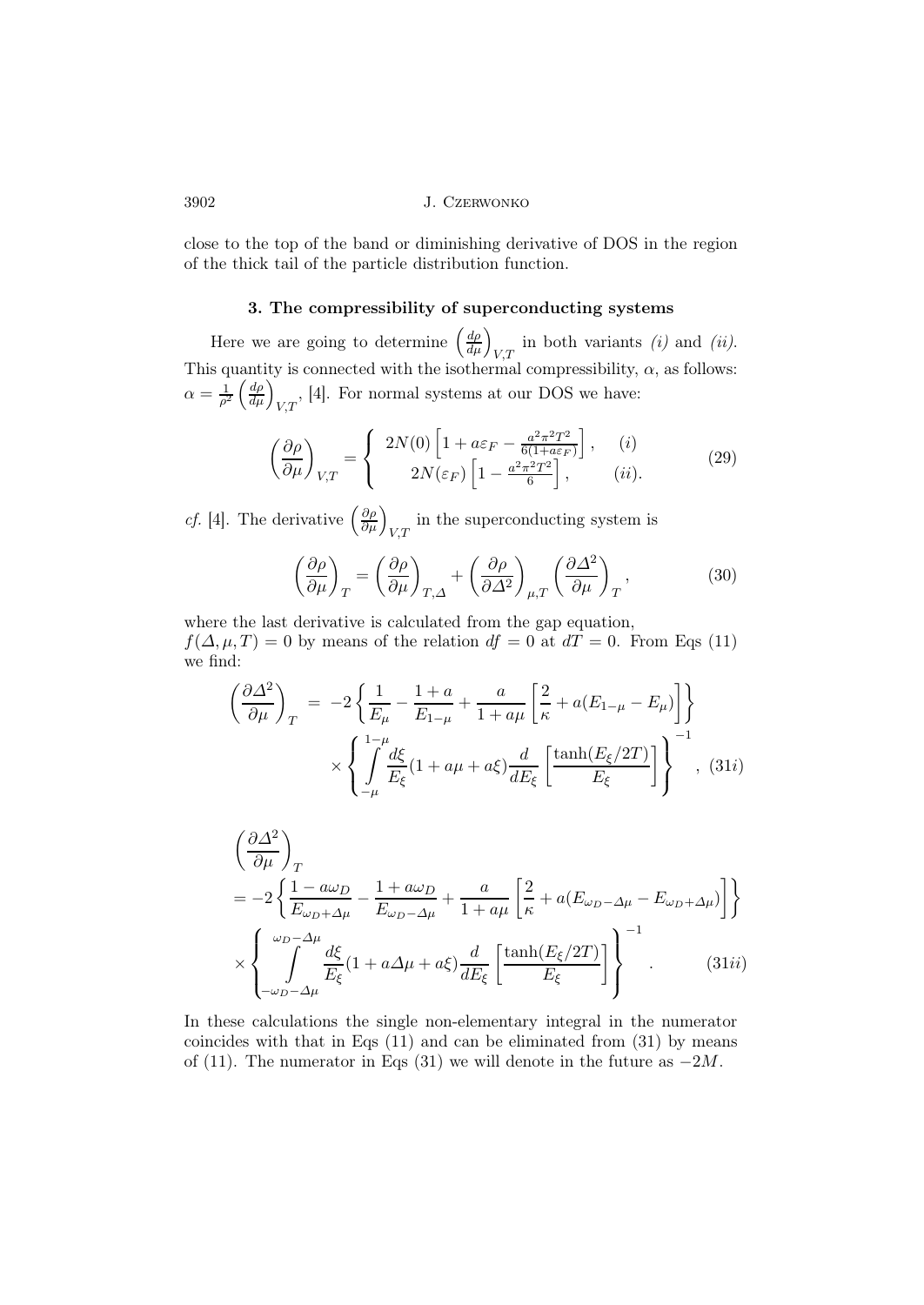The quantity  $\left(\frac{\partial \rho}{\partial \Delta^2}\right)$  can be found by taking into account  $\frac{\partial}{\partial \Delta^2} = \frac{1}{2\xi}$ 2ξ ∂ ∂ξ in the action on  $f(E_{\xi})$ , integrating by parts and eliminating, once more, the same non-elementary integral via Eqs (11). Hence we get

$$
\left(\frac{\partial \rho}{\partial \Delta^2}\right)_{T,\mu} = N(0)\frac{M}{2},\tag{32i}
$$

and for the model *(ii)*  $N(0)$  is replaced by  $N(\varepsilon_F)$ . This coincidence is the result of the variational principle for BCS systems [1, 6] and the commutativity of partial derivatives. Accuracy  $O(1)$  in the term M leads to the replacement  $\mu = \varepsilon_F$  and  $E_{\xi} = |\xi|$  in both models *(i), (ii)*.

The terms  $\left(\frac{\partial \rho}{\partial \mu}\right)_{\Delta,T}$  can be found in an elementary way. Omitting, as previously, the exponentially small terms we get

$$
\frac{1}{N(0)} \left( \frac{\partial \rho}{\partial \mu} \right)_{\Delta, T} = \frac{\mu}{E_{\mu}} + \frac{(1+a)(1-\mu)}{E_{1-\mu}} + a(E_{\mu} - E_{1-\mu})
$$
  
= 2(1 + a\mu) -  $\frac{\Delta^2}{2}$  [1 - (2 + a)\varepsilon<sub>F</sub> + (1 + 4a)\varepsilon<sub>F</sub><sup>2</sup> - 2a\varepsilon<sub>F</sub><sup>3</sup>]  
 $\times \frac{1}{\varepsilon_F^2 (1 - \varepsilon_F)^2} + O(\Delta^4)$ , (33*i*)

$$
\frac{1}{N(\varepsilon_F)} \left(\frac{\partial \rho}{\partial \mu}\right)_{\Delta,T} = \frac{(1 - a\omega_D)(\omega_D + \Delta \mu)}{E_{\omega_D + \Delta \mu}} + \frac{(1 + a\omega_D)(\omega_D - \Delta \mu)}{E_{\omega_D - \Delta \mu}}
$$

$$
+ a(E_{\omega_D + \Delta \mu} - E_{\omega_D - \Delta \mu}) = 2(1 + a\Delta \mu) - \left(\frac{\Delta}{\omega_D}\right)^2 + O(\Delta^4). \quad (33ii)
$$

Unfortunately, the denominator in Eqs (31) cannot be calculated in an universal way valid for low and subcritical temperatures. For L.T. we have

$$
\int_{-c}^{b} \frac{d\xi}{E_{\xi}} (1 + ay + a\xi) \frac{d}{dE_{\xi}} \left[ \frac{\tanh(E_{\xi}/2T)}{E_{\xi}} \right] = -\frac{2(1 + ay)}{\Delta^2},
$$
\n(33)

provided that  $b, c \gg 1$ . For the model (i)  $y = \mu \rightarrow \varepsilon_F$  whereas for (ii)  $y = \Delta \mu \rightarrow 0$ . Analogously, in the subcritical region the integral above is equal to

$$
\frac{1+ay}{2T_c^2} \int\limits_0^\infty \frac{du}{u} \frac{d}{du} \left(\frac{\tanh u}{u}\right) + O(1)
$$

According to the well known formula [1, 6] this integral is equal to

$$
-\frac{7\zeta(3)(1+ay)}{2\pi^2T_c^2},\tag{34}
$$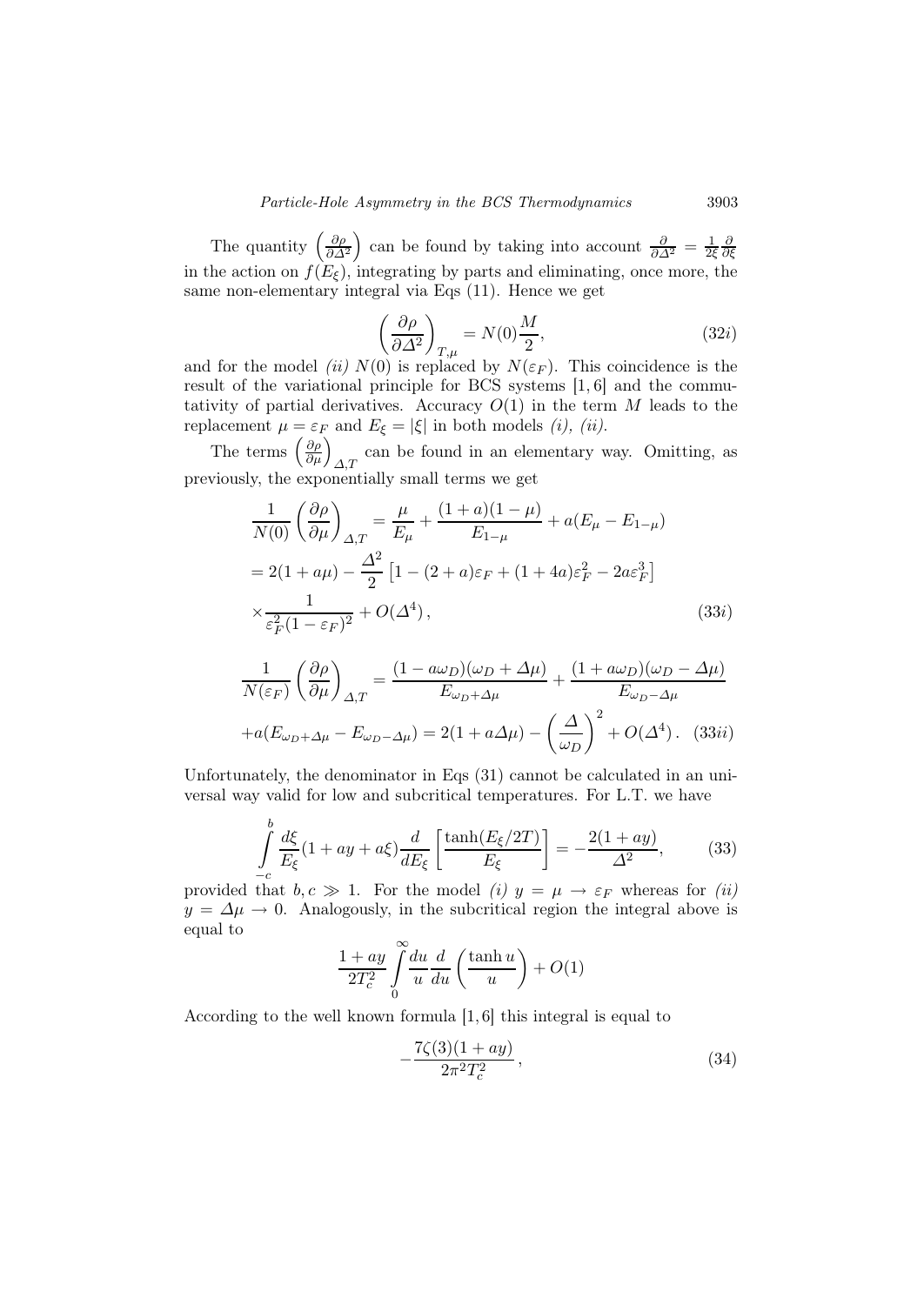and the same prescriptions for the choice  $y$  hold. Collecting together Eqs.  $(30)$  and  $(31)$ – $(33)$  we find the L.T. compressibility of the Fermi gas under pairing. We have:

$$
\frac{1}{N(0)} \left(\frac{\partial \rho}{\partial \mu}\right)_T = 2(1 + a\mu)
$$
  

$$
-\frac{\Delta^2}{2} \left[1 - (2 + a)\varepsilon_F + (1 + 4a)\varepsilon_F^2 - 2\varepsilon_F^3 a\right] \frac{1}{\varepsilon_F^2 (1 - \varepsilon_F)^2}
$$
  

$$
+\frac{\Delta^2}{2(1 + a\varepsilon_F)} \left\{\frac{1}{\varepsilon_F} - \frac{1 + a}{1 - \varepsilon_F} + \frac{a}{1 + a\varepsilon_F} \left[\frac{2}{\kappa} + a(1 - 2\varepsilon_F)\right]\right\}^2, (35i)
$$
  

$$
\frac{1}{N(\varepsilon_F)} \left(\frac{\partial \rho}{\partial \mu}\right)_T = 2(1 + a\Delta\mu) - \frac{\Delta^2}{\omega_D^2} + 2a^2 \Delta^2 \left(\frac{1}{\kappa} - 1\right)^2.
$$
 (35ii)

Analogously, in the S.C. region we find:

$$
\frac{1}{N(0)} \left(\frac{\partial \rho}{\partial \mu}\right)_T = 2(1+a\mu)
$$
\n
$$
-\frac{\Delta^2}{2} \left[1 - (2+a)\varepsilon_F + (1+4a)\varepsilon_F^2 - 2\varepsilon_F^3 a\right] \frac{1}{\varepsilon_F^2 (1-\varepsilon_F)^2}
$$
\n
$$
+\frac{2\pi^2 T_c^2}{7\zeta(3)(1+a\varepsilon_F)} \left\{\frac{1}{\varepsilon_F} - \frac{1+a}{1-\varepsilon_F} + \frac{a}{1+a\varepsilon_F} \left[\frac{2}{\kappa} + a(1-2\varepsilon_F)\right]\right\}^2, (36i)
$$
\n
$$
\frac{1}{\zeta(\varepsilon_F)} \left\{\frac{1}{\varepsilon_F} - \frac{2(1+a\Delta\mu)}{1-\varepsilon_F} - \frac{2a^2}{1+a\varepsilon_F^2} \frac{8a^2\pi^2 T_c^2}{(1-\varepsilon_F)^2} \right\}^2, (36i)
$$

$$
\frac{1}{N(\varepsilon_F)} \left(\frac{\partial \rho}{\partial \mu}\right)_T = 2(1 + a\Delta\mu) - \frac{\Delta^2}{\omega_D^2} + \frac{8a^2 \pi^2 T_c^2}{7\zeta(3)} \left(\frac{1}{\kappa} - 1\right)^2. \tag{36ii}
$$

Let us add that the terms omitted in Eqs (35) are  $O(\Delta^4)$  whereas in Eqs (36)  $- O(T_c^4)$ . Moreover, all partial derivatives are taken at constant V.

Because of the jump of the electron compressibility at  $T_c$  the Debye radius and the effective ion-ion interaction is changing by a jump at  $T_c$ . Hence, the instability of the superconductivity can be excluded in the metal as a whole, because of lattice contribution to the proper thermodynamic potential.

The results presented in this paper, have been a subject of almost two year work. During this time the results have been presented many times in Poland and abroad. Particularly fruitfull discussions the author had with professors J.Klamut and V.I. Nizhankovskii (Wrocław), D. Van der Marel (Groningen) and J. Spałek and K. Zalewski (Cracow). Moreover the critical remarks of an anonymous referee (Zeitschrieft für Physik) on the preliminary version of this paper were extremely important for this version. The present version of the paper was written during the private visit to my US relatives. I am greatly indebted to them for their patience and, additionally, to Miss Ashley Kindergan, who improved my English.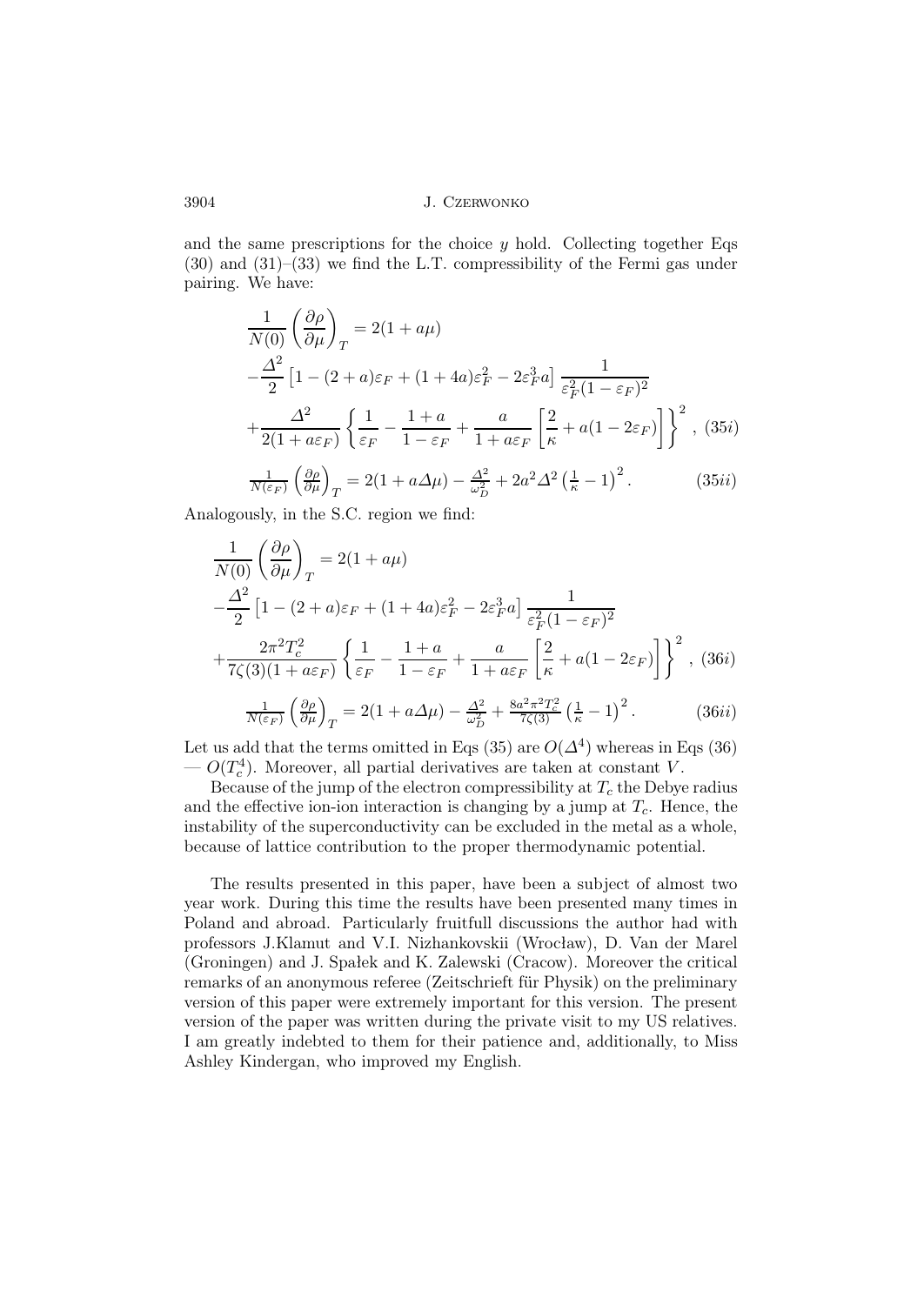#### REFERENCES

- [1] J. Bardeen, L. N. Cooper, J. R. Schrieffer, Phys. Rev. 106, 162 (1957).
- [2] R.S. Fishman, J.A. Sauls, Phys. Rev. B31, 251 (1985).
- [3] J. Czerwonko, *J. Low Temp. Phys.* **71**, 17 (1988).
- [4] L.D. Landau, E.M. Lifshitz, Statistical Physics, Pergamon Press, New York 1980, Part I, Chaps II, III.
- [5] J. Czerwonko, Phys. Rev. B, submitted for publication.
- [6] A.A. Abrikosov, Fundamentals of the Theory of Metals, North Holland, Amsterdam 1988, Chaps 15, 16.
- [7] D. Van der Marel, Physica C 165, 35 (1990).
- [8] D. Van der Marel, F.G. Rietveld, in Springer Series in Solid State Science 113, 93 (1993).
- [9] J. Czerwonko, Czech. J. Phys. 46 Suppl.S2, 617 (1996).
- [10] J. Czerwonko, *Mol. Phys. Rep.* **15/16**, 27 (1996).
- [11] J.M. Luttinger, *Phys. Rev.* **119**, 153 (1960).
- [12] A.I. Larkin, A.B. Migdal, Zh. Eksp. Teor. Fiz. 44, 1703 (1963) [Sov. Phys. JETP 17, 1146 (1963)].
- [13] J. Czerwonko, Acta Phys. Pol. 32, 335 (1967).
- [14] R. Balian, N.R. Werthamer, Phys. Rev. 131, 1552 (1963).
- [15] Yu.A. Vdovin in Applications of Methods of Quantum Field Theory to Many Particles, ed. by A.I. Alekseeva, Gosatomizdat, Moscow 1963.
- [16] H. Eumoto, H. Kokado, N. Mori, H. Ozaki, Czech. J. Phys. 46 Suppl.S3, 1331 (1996).
- [17] S. Rehmann, T. Hermansdörfer, F. Pobell, Phys. Rev. Lett. 78, 1122 (1997).
- [18] N.N. Bogolubov, Dubna Preprint P-511 (1960); Selected Papers, Naukova Dumka, Kiev 1971, Vol.3, p. 110.
- [19] N.N. Bogolubov, N.N. Bogolubov jr, Introduction into Quantum Statistical Mechanics, Nauka, Moscow 1984, Part 4, ch. 3.
- [20] N.N. Bogolubov, D.N. Zubarev, Yu.A. Tserkovnikov, Zh. Eksp. Teor. Fiz. 39, 120 (1960) [Sov. Phys. JETP 12, 88 (1961)].
- [21] A. Bohr, B.R. Mottelson, Nuclear Structures, W.A. Benjamin, New York 1975, vol. 2.
- [22] A.A. Abrikosov, L.P. Gor'kov, I.E. Dzyaloshinskii, Methods of Quantum Field Theory in Statistical Physics, Dover, New York 1975, ch. 4, 7.
- [23] G.M. Eliashberg, Zh. Eksp. Teor. Fiz. 38, 966 (1960) [Sov. Phys. JETP 11, 696 (1960)].
- [24] R. Micnas, J. Ranninger, S. Robaszkiewicz, Rev. Mod. Phys. 62, 113 (1990).
- [25] G. Rietveld, N.Y. Chen, D. Van der Marel, Phys. Rev. Lett. 69, 2578 (1992).
- [26] V.I. Nizhankovskii, S.C. Zybcev, Phys. Rev. B50, 1111 (1994).